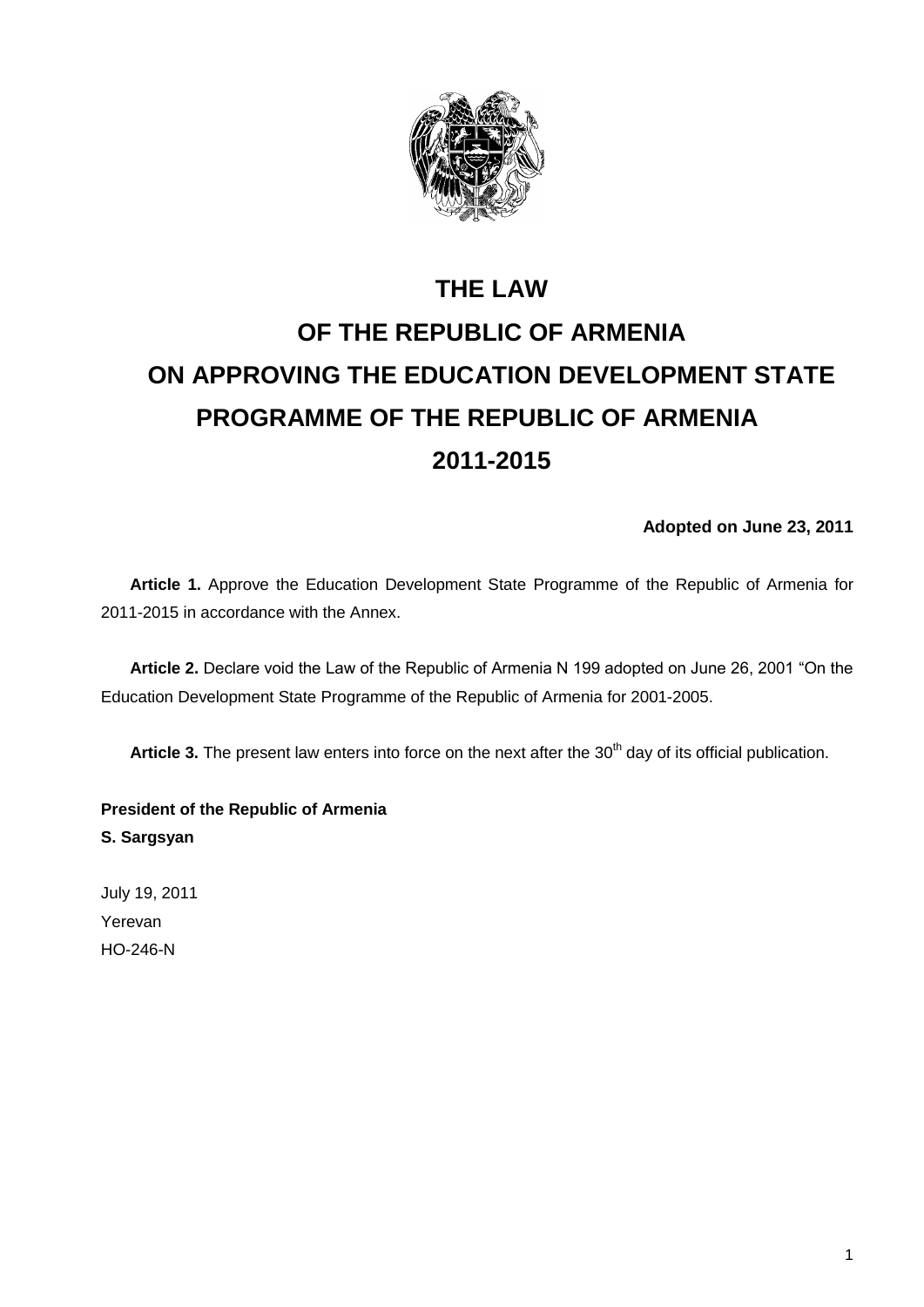# **CONTENTS**

<span id="page-1-0"></span>

| 2. CURRENT SITUATION IN THE EDUCATION SYSTEM AND ITS MAIN PROBLEMS3           |  |
|-------------------------------------------------------------------------------|--|
|                                                                               |  |
|                                                                               |  |
|                                                                               |  |
|                                                                               |  |
|                                                                               |  |
|                                                                               |  |
|                                                                               |  |
|                                                                               |  |
|                                                                               |  |
|                                                                               |  |
|                                                                               |  |
|                                                                               |  |
| 6.1. Investment policy promoting the programmes of exceptional achievements18 |  |
|                                                                               |  |
|                                                                               |  |
|                                                                               |  |
|                                                                               |  |
|                                                                               |  |
|                                                                               |  |
|                                                                               |  |
|                                                                               |  |
|                                                                               |  |
|                                                                               |  |
|                                                                               |  |
|                                                                               |  |
|                                                                               |  |
|                                                                               |  |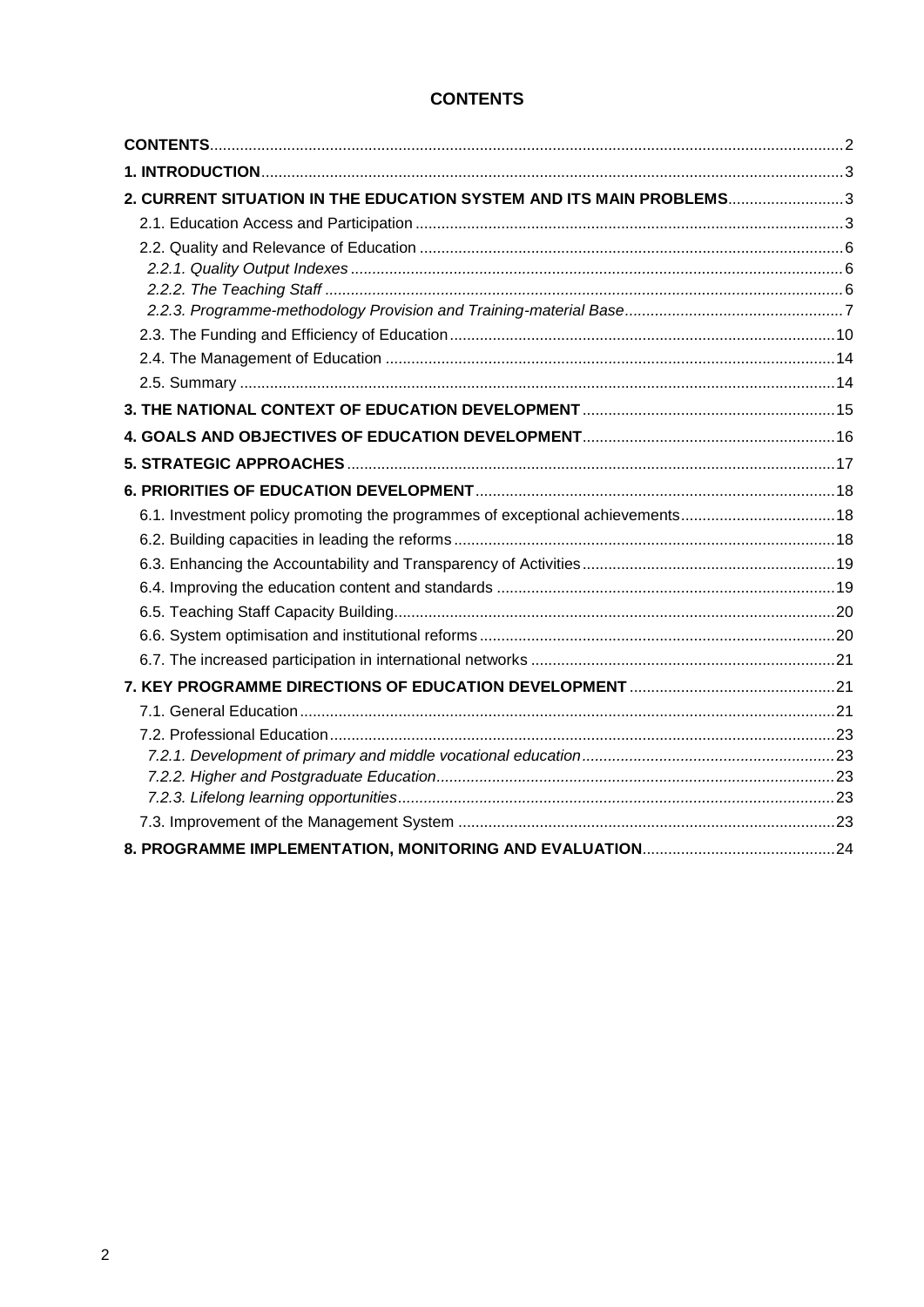## <span id="page-2-0"></span>**1. INTRODUCTION**

1. The Education Development State Programme is the organisational basis for formulating the public policy of the Republic of Armenia in the field of education in accordance with the Law on Education of the Republic of Armenia. The Education Development State Programme of 2011-2015 (hereinafter "the Programme") was developed in accordance with the provisions of Decree No PD-37-N of February 7, 2007 adopted by the President of the Republic of Armenia "On Approving the National Security Strategy of the Republic of Armenia" and the Decree of the Government of the Republic of Armenian No 1207-N of October 30, 2008 "On Approving the Programme of Sustainable Development".

2. The Programme is based also on the strategic programmes and the concept papers of sub-sectors approved by the Government of the Republic of Armenia as well as on the concept paper "Education - 2015" developed with the support of the United States Agency for International Development (USAID).

3. The Programme builds on the already accomplished achievements in the educational system and aims at the gradual development of these achievements with outlined priority directions and strategies.

## <span id="page-2-1"></span>**2. CURRENT SITUATION IN THE EDUCATION SYSTEM AND ITS MAIN PROBLEMS**

4. The reforms in the field of education were launched in Armenia after the declaration of independence in conditions of new economic and social relations.

5. The reforms accomplished in the course of more than 10 years made possible to solve many problems existing in the education system, to stabilise the situation and create preconditions for further development. Nevertheless, the education system was still far from the full-scale and comprehensive accomplishment of its mission, whereas new challenges have emerged, surmounting of which predetermines the future of education.

6. However, the system of education has appeared in a situation, where because of the absence of tangible results of the accomplished reforms and the achievements acknowledged by the society, the reputation of educational institutions has been seriously tarnished and the credibility of reforms and system potential has been exceedingly undermined. At the same time education continues to be an absolute value among national priorities and an important element of social-economic progress both in public perception and state policy.

7. The ultimate priority in the field of education is the raising of its quality while ensuring an efficient operation of the system and equal opportunities of citizens for receiving an education that is meeting their aspirations and abilities.

## <span id="page-2-2"></span>**2.1. Education Access and Participation**

8. The indicators of enrolment that give grounds for assessing the accessibility of educational services for any social group in the country are among the key characteristics of an education system.

9. **The preschool education is the most vulnerable from the point of view of accessibility.** At present there are no preschool institutions (PSI) in over 400 communities of the country and the gross enrolment rate (GER) in preschool programmes in 2009 has been 24.3% (31.5% in urban communities and 11.7% in rural communities). Acknowledging the important role of preschool education for versatile development of children and general productivity of the school education system and for creating equal starting opportunities for school education the government of the Republic of Armenia has approved in 2008 the "*Strategic Programme of Reforms in Preschool Education for 2008-2015"* (Paragraph 13 of Protocol N. 10 of March 13, 2008 Session of the Government of the Republic of Armenia "On approving the strategic and pilot programmes of reforms in preschool education of the Republic of Armenia for 2008-2015), which plans to raise GER in senior preschool age group (5-6 years) to 90% by 2015. The programme prioritises disadvantaged families and communities with no preschool institutions.

| Year | <b>Number of preschool</b><br><b>institutions</b> |              | <b>Number of attending children</b> |              |              | Inclusion rate (%) |              |       |              |
|------|---------------------------------------------------|--------------|-------------------------------------|--------------|--------------|--------------------|--------------|-------|--------------|
|      | <b>Total</b>                                      | <b>Urban</b> | <b>Rural</b>                        | <b>Total</b> | <b>Urban</b> | <b>Rural</b>       | <b>Total</b> | Urban | <b>Rural</b> |
| 2004 | 653                                               | 422          | 231                                 | 45971        | 37993        | 7978               | 20,0         | 27.4  | 8,7          |
| 2005 | 645                                               | 429          | 216                                 | 48674        | 40317        | 8357               | 21,8         | 29,7  | 9,6          |
| 2006 | 645                                               | 417          | 238                                 | 48015        | 39161        | 8854               | 21.8         | 29    | 10,5         |
| 2007 | 637                                               | 415          | 222                                 | 50491        | 42102        | 8389               | 23.3         | 31.1  | 10,3         |
| 2008 | 628                                               | 380          | 216                                 | 53718        | 44736        | 8982               | 29.8         | 39.3  | 13,6         |

**Table 1. Gross enrolment in preschool institutions by urban and rural communities**

*Source: Social Situation in the Republic of Armenia, 2005-2009.*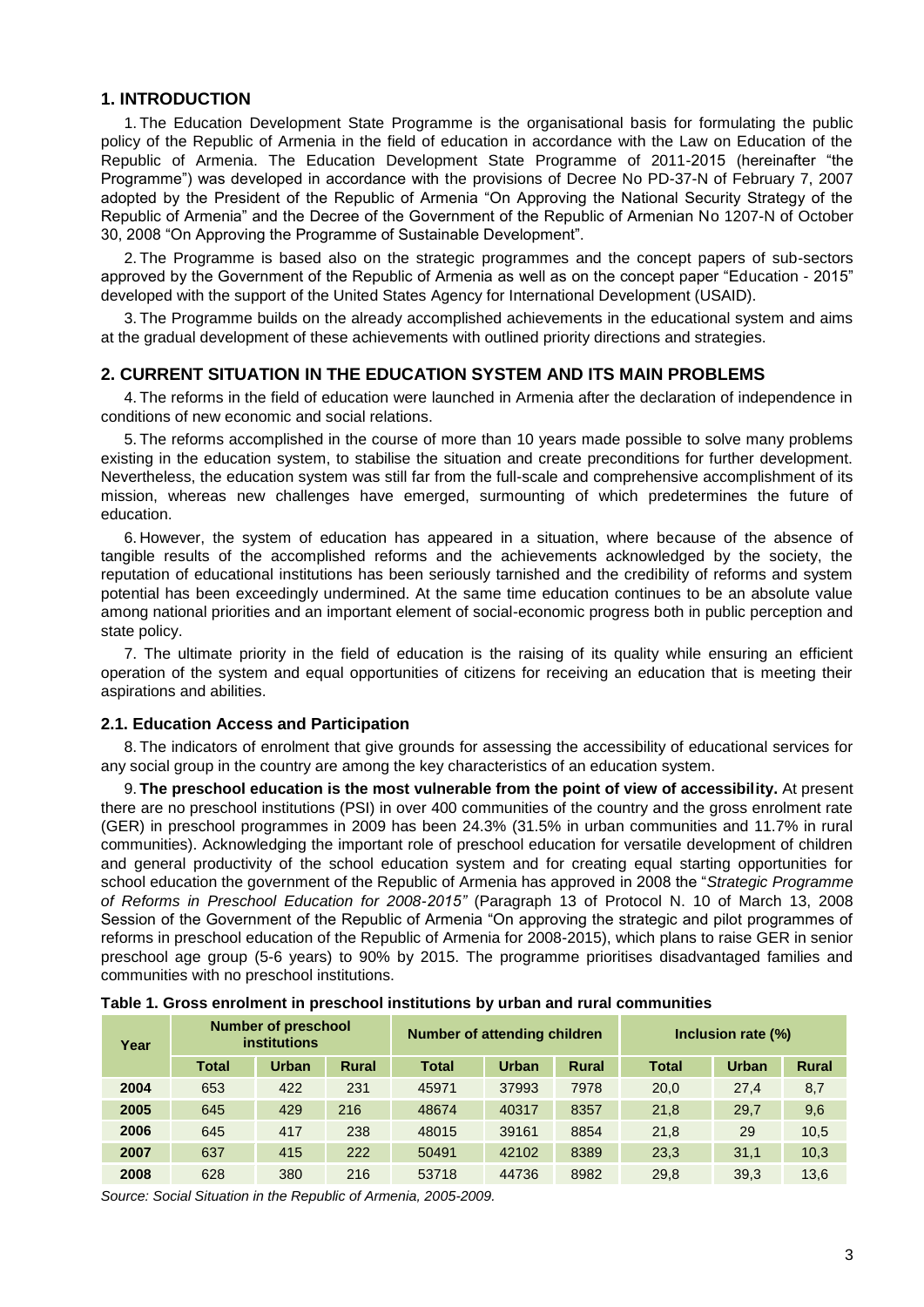10. **Armenia does not have any significant problem with participation in general education.** For comparison, the GER in the secondary education has been high in the recent years and has reached up to 90%. The enrolment in basic education being homogeneous from regional, gender and poverty aspects has been 92.1% in 2009, and therefore there is no significant discrepancy in the country in this sense. At the same time, the GER in high schools has been significantly lower in 2009, making 83.9% (see Table 1). However, around 10% of graduates of basic education continue the training in primary and middle vocational education system. That is to say the low enrolment rate in high schools does not mean yet that a significant part of students leave the education system after completing the basic school. However it is a different question to which social groups belong the children who continue the education in high school, that is to say aspire for higher level of education.





*Source: Social Situation in the Republic of Armenia in 2009.*

11.**The involvement of poor and non-poor population in high school is essentially uneven,** unlike the situation in the basic education. The gross participation of the most well-to-do group in high school exceeds the participation of the poorest group for 1.3 times. Thus, the majority of those who leave the general education system after graduating the basic school are poor (see Figure 2). According to the results of the Integrated Household Living Conditions Survey (IHLCS) (source: Sustainable Development Programme, 2008) only for 2.8% of young people of age 18-19 from non-poor families the basic education is the highest level of educational attainment, whereas this rate reaches 16% for the same age among poor families. The situation is worse among children from extremely poor groups of population, where the rate of drop-outs reaches 35%. The High Schools Consolidation Programme might even increase this inequality, as far as the programme does not cover small rural communities, which are the most susceptible to poverty.



**Figure 2. Enrolment rate in secondary and high schools by quintile groups**

*Source: "Revenue Distribution Analysis", Advanced Social Technologies NGO, 2010.*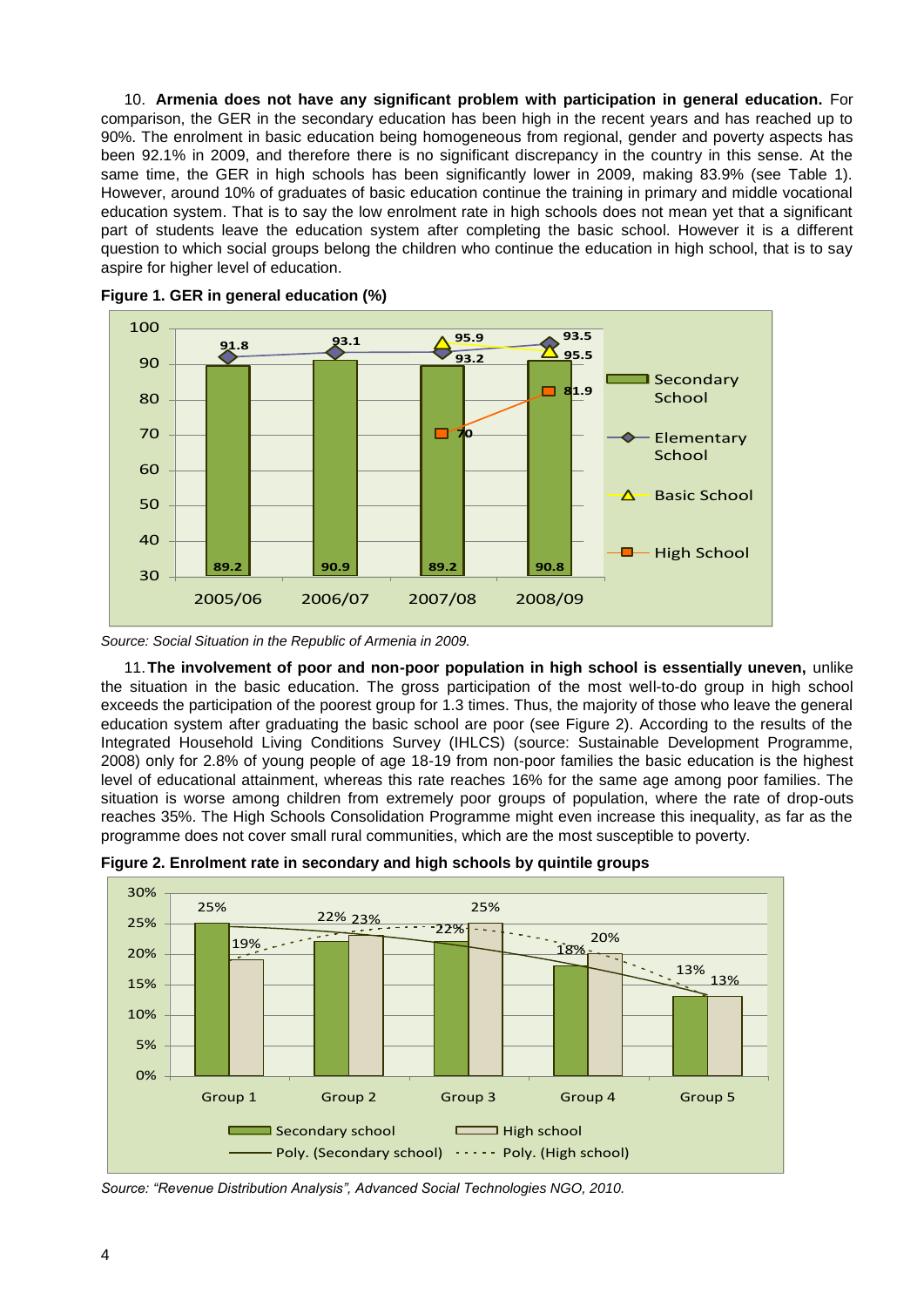12.**There is a certain gender disproportion in high schools as well.** According to statistics, boys are the majority in elementary and basic schools. However this trend changes in high schools with a growing proportion of girls, which means that boys more often leave the school after completing the basic education.

13.**Data on involvement of children with special needs is incomplete.** According to approximate estimates, the number of children with special needs is around 8000 in Armenia. Whereas the number of children covered by special general education institutions and inclusive education programmes is around 4000. As long as the system of revealing the children with special needs and the inclusive education are not comprehensively established yet in the whole country, it is impossible to give an unambiguous answer to the question whether these children are left outside the education system or they attend general education institutions without being formally acknowledged as children with special needs.

14. According to the results of a survey on school attendance (School Wastage Study Focusing on Student Absenteeism in Armenia, Haiyan Hua, Yerevan, 2008), although **the rate of drop-outs as compared to other developed or developing countries has been considerably lower, however has grown over years.** In three years between 2002 and 2004 the total number of children not attending schools has been 1,531; 4,823 and 7,630 respectively and the non-attendance rate has been correspondingly: 0.3%, 1.0% and 1.6%. During these three years the average growth rate of absenteeism has reached 250% annually. In 2008 the number of graduates from elementary school has been 97.2% of the number of children that have entered the school in the corresponding year because of the drop-outs, and the number of graduates from the basic school has been correspondingly 96.4%. The reasons underlying these trends need additional analysis and corresponding preventive measures, since Armenia's Millennium Development Goal 2 is to raise the GER in basic school up to 99% and in high school up to 95% by 2015.

15.**Since 2001, the enrolment rates in vocational education have steadily grown, however they are still quite low as compared with the rates of the countries of Central and Eastern Europe and the CIS).** In 2006, the GER in professional programmes has been approximately 38%, whereas it has been nearly 28% only at university and post-graduate levels as compared to 21.3% in 2003 (according to data of 2004 this rate has been 43% in the countries of Central and Eastern Europe and the former Soviet Union).

16.**The enrolment rate of students from poor and extremely poor families in higher education is very low.** The enrolment rate of the poor is for 5.4 times and the enrolment rate of the extremely poor is for 8 times lower than the enrolment rate of non-poor population (see Figure 3). The enrolment level of poor and extremely poor classes of population in the higher education has also geographic disproportion in favour of the capital. The enrolment rate of the poor population in provinces (marzes) is for 2.1 times and in rural communities for 4.3 times lower.



**Figure 3. GER in professional education programmes by poverty groups**

*Source: RA NSS, Survey on Integrated Living Conditions, 2005.*

17.Such low level of inclusion of poor population in higher professional education system is caused not only by the high tuition fees charged in the paid education system, but as well by a number of other social factors that are connected with other tutoring and preparation costs. The families that have a high school student allocate 73% of their total education expenses to tutoring, while the level of consumption for the poorest quintile group is 12.2 times lower than the average level of services in the field of education. Well-to-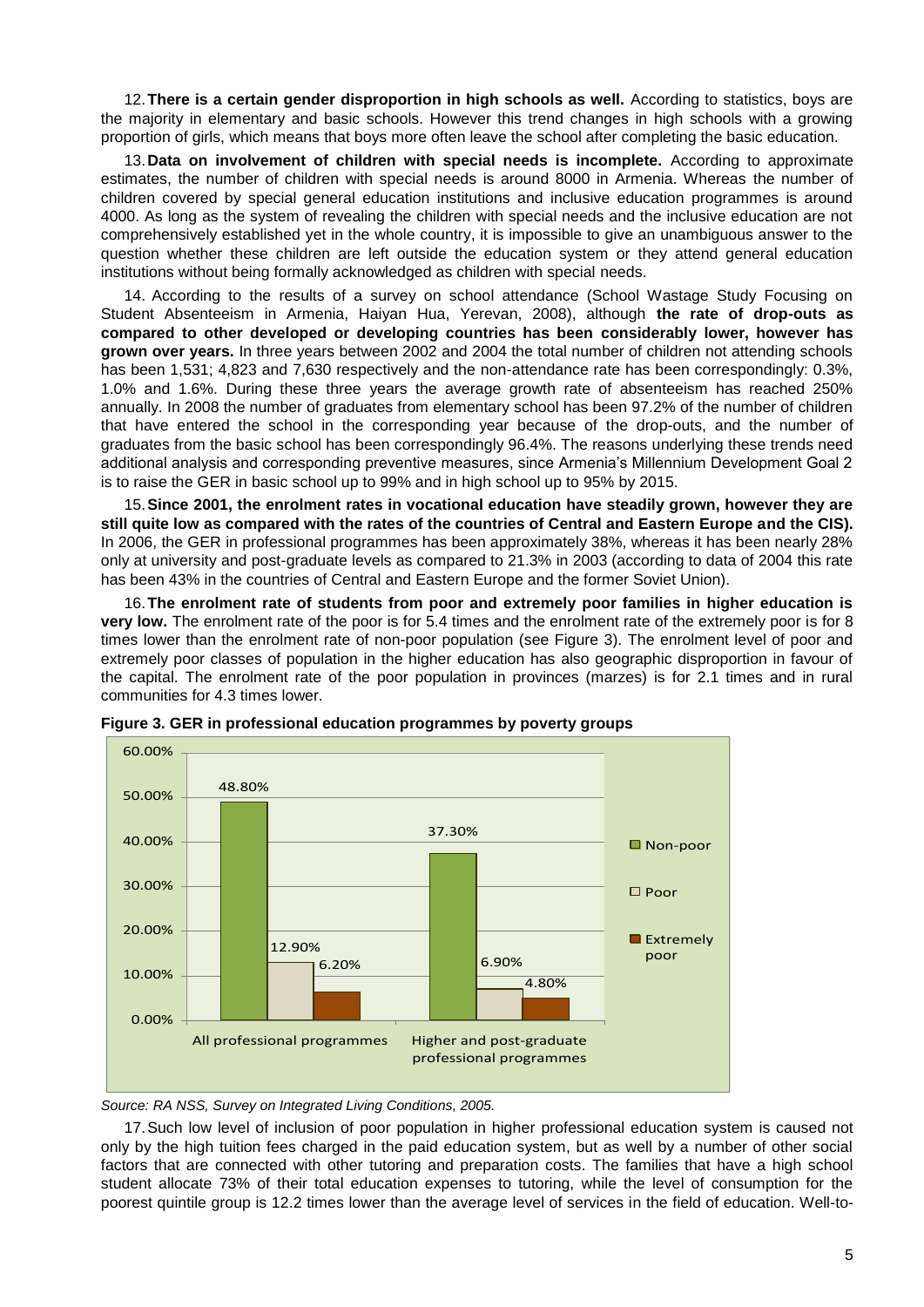do families spend a lot on education, especially on private classes or tutors, whereas the poor population groups cannot afford it.

## <span id="page-5-0"></span>**2.2. Quality and Relevance of Education**

18.Considerable progress has been made towards improving the quality of education, particularly in the field of general education. The 12-year education system has been introduced, the curricula have been reviewed and updated, a unified testing system for school graduation and university entry exams has been introduced, large-scale training programmes for teachers have been organised for raising skills in using modern teaching methods and information technologies, the procurement of computer equipment and Internet access for schools has been improved, the programme of consolidation and enhancement of high schools is in process. Following the principles of Bologna and Copenhagen processes, a series of initiatives have been launched for improving the quality of professional education and enhancing the capacity building of professional education in line with the requirements of the labour market and the European standards of quality. In particular, the standards for professional education have been reviewed, three-cycle education system has been introduced, the National Centre for Quality Assurance of Professional Education has been established, the internal and external quality assurance systems are currently being developed, and twelve colleges have been refurbished with new laboratories and technical facilities. **Despite considerable progress, the quality continues to remain a problem at all levels of education.**

## <span id="page-5-1"></span>*2.2.1. Quality Output Indexes*

19.Although the quality of education has been among the most frequently discussed problems in recent years, so far there is **no reliable and trustworthy system of quality output indexes.** 

20.The quality assurance system in professional education is still under development, whereas the results of the graduation and unified entry exams obtained so far are insufficient to assess accurately the true quality of education. The underlying reason is that the tests applied for the same subject over different years or the tests applied for different subjects for the same year are not identical, and the school graduation and unified entry exams are held through different procedures.

21.In Armenia the most reliable current quality indexes for school students are the results of the international assessment of achievements in mathematics and natural sciences done by the Trends in International Mathematics and Science Study (TIMSS), in 2003 and 2007. In 2007 Armenia made an unprecedented progress as compared to 2003 (see Table 2). Armenia occupied an average position by almost all indexes getting ahead of many European countries.

22.Another important indicator for the quality of education is the level of satisfaction of the beneficiaries. According to the report of the "Global Economic Forum" of 2009-2010 Armenia ranks as low as 81<sup>st</sup> among 133 countries with an index of 3.3 for satisfaction with the quality of elementary education (the international average index is 3.8, the maximum is 7) and ranks  $105<sup>th</sup>$  with the index of 3.0 (international average index: 3.8) for the quality of education system (Source: Global Competitiveness Report, 2009-2010, World Economic Forum). A low level of satisfaction was reported as well by the results of the Integrated Living Conditions Survey, however, the level of satisfaction with the quality of paid education services reported by households in 2009 has grown by 12.2 percents as compared to 2004 and makes as low as 62.2% (Source: The Social profile of Armenia and Poverty, 2010, page 197).

|      |                             | <b>Mathematics</b><br>$4th$ grade | <b>Mathematics</b><br>8 <sup>th</sup> grade | <b>Natural Sciences</b><br>$4th$ grade | <b>Natural Sciences</b><br>8 <sup>th</sup> grade |
|------|-----------------------------|-----------------------------------|---------------------------------------------|----------------------------------------|--------------------------------------------------|
| 2003 | Armenia                     | 456                               | 478                                         | 437                                    | 461                                              |
|      | International average index | 495                               | 467                                         | 489                                    | 474                                              |
|      | Armenia                     | 500                               | 499                                         | 484                                    | 488                                              |
| 2007 | International average index | 500                               | 500                                         | 500                                    | 500                                              |

## **Table 2. Results of TIMSS for 2003 and 2007**

*Source[: http://timss.bc.edu](http://timss.bc.edu/)*

23.An essential requirement for the further development of efficient policies for improving the quality of education is the enhancement of data receiving mechanisms, supported by the introduction of quality assurance procedures, expansion and development of information management systems for education.

## <span id="page-5-2"></span>*2.2.2. The Teaching Staff*

24.Teachers play a key role in improving the quality of education and insuring success of the reforms. **In quantitative terms, there is no shortage of teachers in Armenia.** The number of teachers working in general schools has been 41,512 in the academic year 2009-2010 (source: Social-Economic Situation of Armenia in January-March, 2010). The average teaching load per teacher has been 0.95% of the full time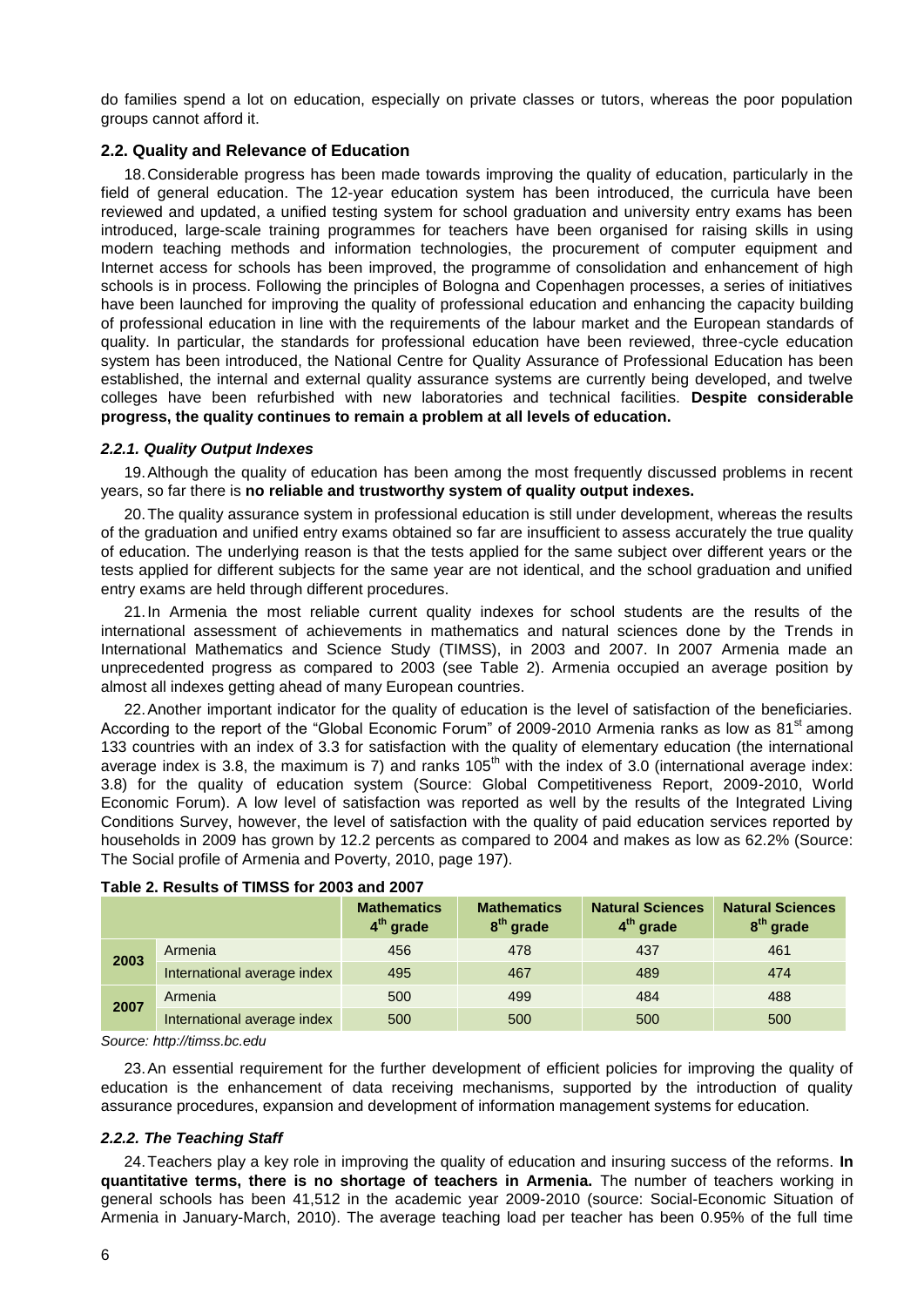teaching load. The number of teachers working in general education has decreased as compared to the previous years, which is connected with both decrease of the number of students and the implementation of programmes aimed at raising the effectiveness of the education system. At the same time, due to the programmes of commissioning teachers to remote border settlements, accomplishing targeted trainings for teaching staff from provinces (marzes), leading a continuous policy of raising the salaries of teachers have actually solved the problem of teaching staff in the country.

25.The 89% of teachers in the overall pool has pedagogical education (85.2% of them with higher education, 12.7% with incomplete higher education, 2.1% with middle vocational education), whereas the salary of teachers exceeds per capita share of the Gross Domestic Product (GDP). Substantial resources are allocated for the professional training of teachers and methodological support from the state budget. Since 2005 there have been regular trainings of teachers with five year repeated cycles. At the same time, almost all programmes implemented in the field of education by different organisations also contain components of training teachers.

26.While highlighting the importance of professional improvement, it should be mentioned, that the efficiency of the accomplished trainings for teachers is not being assessed as a rule and their results are not essentially affecting the professional career progress of teachers. According to the Law on General Education of the Republic of Armenia, the order of qualification attestation of teachers will be introduced from 2011 which is meant to regulate the trainings of teachers and take into account the results of such trainings in the qualification attestation.

27.**In conditions of a comparatively small demand for teachers, the number of prepared pedagogues has grown, whereas there is a visible trend of decrease of the number of school children in recent years.** Six state institutions of higher education in Armenia are training specialists with pedagogical qualification. The 27 of total 81 middle vocational institutions are providing pedagogical qualification. Every year around 5,000 students enter higher education institutions and around 1,000 enter middle vocational educational institutions (MVEI) offering pedagogical qualifications. The total number of students enrolled in the higher education institutions with the profession of pedagogical sciences makes 29.4%, and the corresponding number of students in the middle vocational education system makes 10.8% (Source: The Social Situation of the Republic of Armenia, 2008).

28.At the same time **the quality of education in pedagogical universities is low**, which is due to a series of factors. First of all the students that apply to pedagogical departments as a rule have comparatively poor academic achievements, the universities are not equipped by modern teaching resources, the reforms in the field of higher education are introduced slowly in these institutions. One of the key components of the second loan programme entitled "*Education Quality and Relevance"* aims at providing solutions to the outstanding problems in training the teachers.

#### <span id="page-6-0"></span>*2.2.3. Programme-methodology Provision and Training-material Base*

29.In terms of improving the quality of education services the training-methodological base of general schools needs essential upgrading.

30.In the first phase of reforms in the general education system the curricula were reviewed, textbooks were published and the process of procurement of textbooks by students was regulated. A "Textbook Revolving Fund" was established and a circulating system of continuous supply of textbooks was introduced. These measures have mainly solved the problem of supplying textbooks to each school student. The quality of content and print of textbooks and teachers' manuals also has been improved. The Textbook Revolving Fund has provided a continuous mechanism for publishing textbooks and manuals, and has cut the expenses for purchasing textbooks, which are provided freely to the poorest groups of students.

31.During the implementation of the first loan programme titled "*Education Quality and Relevance",* the state curricula of general education has been established, transfer to a twelve-year system has been done. New standards and curricula were developed for all subjects taught in the basic school, new textbooks were created for the new curricula, including as well alternative textbooks. The achievements in this sphere are obvious; however, the textbook creation process still needs improvements. In the last decade 215 new textbooks were introduced to the general schools; however the content quality of a portion of these textbooks is far from being satisfactory. The textbooks are not always written for the correct target age group, in some cases the language and style are too academic, and the participation of teachers in writing and testing the textbooks' is rare and ineffective. For further improvement of the quality of textbooks the authors and publishers should be provided with professional support in developing the writing skills and styles and teachers' participation must be enhanced.

32.The curricular academic workload of students is yet another problem. The necessity for introducing a twelve-year schooling system was stipulated by a number of prevailing problems. From the perspective of students the curricula of some disciplines were too large; the school curricula did not meet modern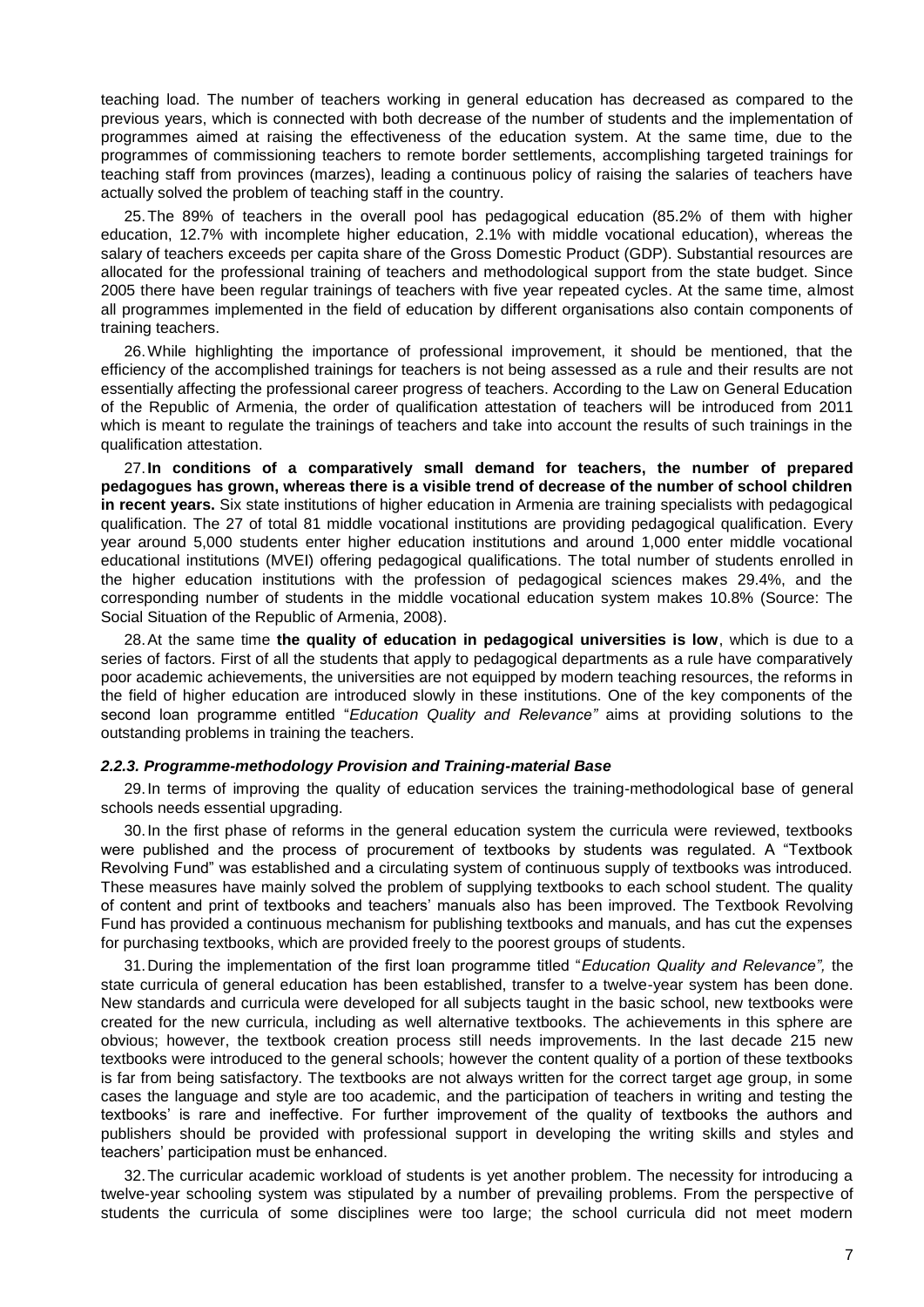requirements, the life-skill and character education components where weak, the academic workload of students was excessive, etc. The twelve-year education system was established, the new standards and curricula were developed and a number of new subjects were introduced in school curricula in order to overcome these issues. The demands imposed on students were changed requiring new qualities, knowledge, skills and abilities and new values. New subjects were introduced in order to raise the value of education among students and to meet the contemporary economic and social demands to education, in particular such subjects as Ecologic Education, ICT, Social Science, Basics of Economics, etc., were introduced. However, the academic burden of students has not been alleviated at all. As a matter of fact today, in general education and especially in high school, the need to change and redistribute the optimal curricular workload, the general education standard, the subject curricula and textbooks, the teaching and training materials continues to be an important challenge for improving the quality of general education.

33.Among the most important tasks of current general education are: introducing modern information and communication technologies in the training processes, equipping general schools with up-to-date computer facilities and providing quality Internet access.

34.The training processes are rapidly supplemented with ICT, which are integrated into the teaching process for compulsory subjects, as an innovative way of instruction. A pilot mobile Internet and computer lab has been created. Currently, in total around 1,180 schools across the country have Internet access. At present, 936 schools are integrated into the *Internet Network of Armenian Schools*, which makes 79.3% of the total number of general schools. It is planned that in the next few years all schools throughout the country will be connected to this network. All general schools of Armenia have established their electronic libraries with 19 electronic manuals; a pilot programme for distance learning was launched. The majority of schools were equipped with computers; the "Armenian Educational Platform" was created. It is planned to expand the integration of information and communication technologies in general schools by making the new technologies accessible for all schools across the country irrespective of their geographic location.

35.In 2010, the number of children per computer has been 30.2 as compared to 148.0 in 2004.

36.Despite the intensive work that has been done in this area over recent years, the satiation of education system with new information and communication technologies is still not meeting the demands of the day and Armenia with its indicators is lagging behind other countries of the region. The students and educators still lack adequate capacity and skills in using computer equipment and the available electronic means of teaching are still poor and inadequate.

37.This issue is particularly evident in newly adopted high school system, hindering the process of its establishment as an attractive and preferable system of education. It is necessary to enhance the logistic capacities of high schools, to create modern libraries (resource centres) and laboratories, to equip them with required computer equipment and literature resources.

38.The facilities and buildings of schools need reconstruction, the logistic capacities require enhancement for meeting the international standards. The significant part of general schools operating in Armenia was constructed before 1970's and therefore does not meet the modern requirements, does not have adequate hygienic sanitary operational conditions. In general education system 956 (66.4%) schools need urgent capital reconstruction, 234 schools need renovation and construction reinforcement, the buildings of 167 (11.6%) schools are conducive to accidents, whereas the buildings of 67 (4.6%) schools are not completely constructed or require additional constructions. In 209 schools there are no sports gyms, 254 schools have no assembly halls. There are some schools with no water supply, sewerage and heating facilities.

39. The absence of libraries (also electronic libraries) equipped in line with international requirements is one of the critical problems of vocational education in colleges and secondary vocational schools. The library resources of higher education institutions are obsolete and fail to meet the requirements imposed on modern libraries. The introduction of electronic libraries is essential to make the use of library resources easier and more effective. There are problems as well in creating, translating and adapting educational literature, refurbishing the educational institutions with up-to-date technical equipment, laboratories, teaching and methodological materials.

40. The curricula and vocational training plans of colleges specialising in pedagogical sciences and middle vocational education have not been reviewed and adapted to the substantial reforms ongoing in public education, in particular from the perspective of using innovative teaching methods and modern technologies in the training processes.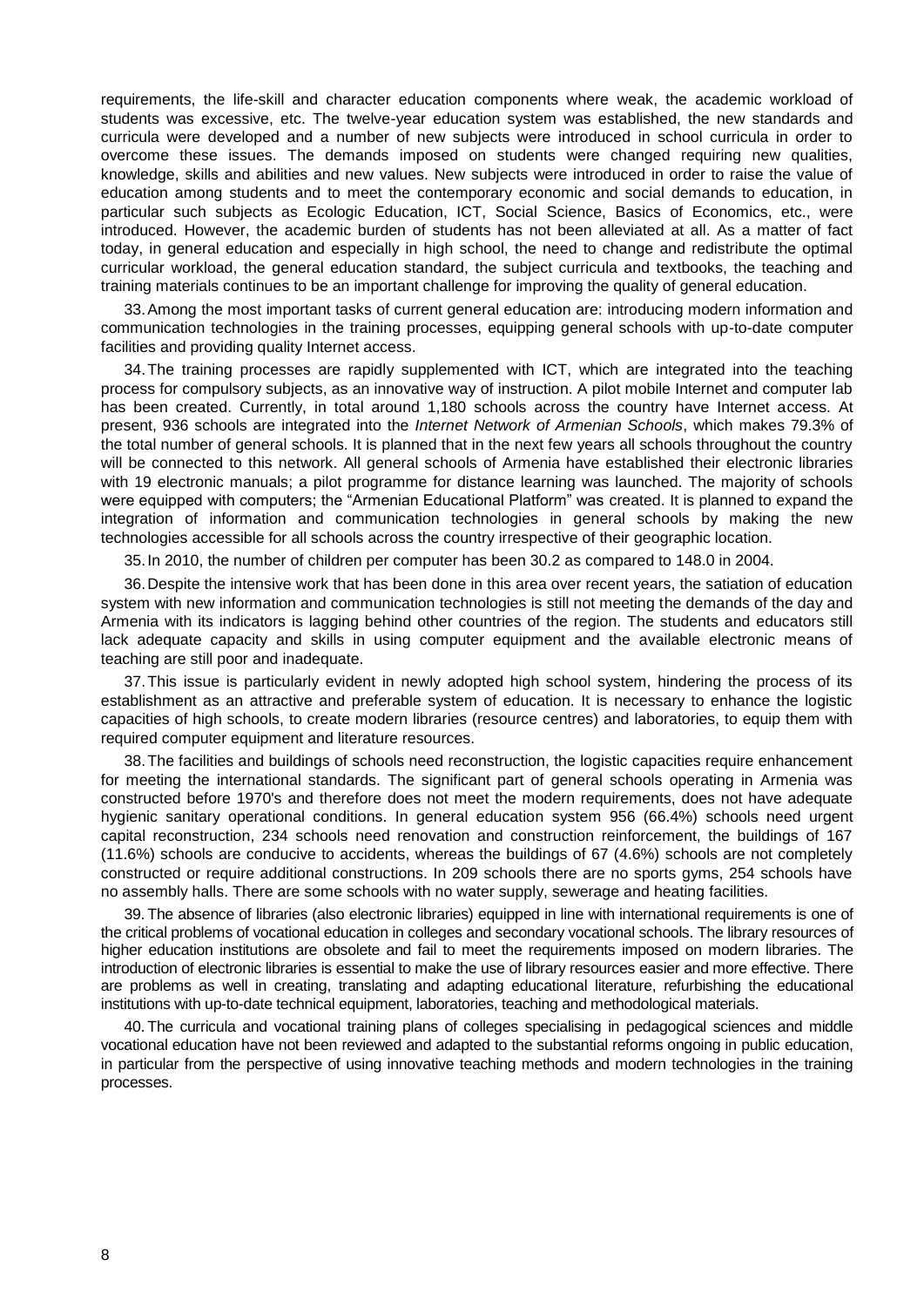

## **Figure 4. Enrolment of Students in State Higher Educational Institutions by Groups of Professions, %**

*Source: The Social-Economic Situation in the Republic of Armenia, 2010, January-March.*

41.The current state support to professional education is not allocated in an efficient way to insure a maximum enrolment. The specifics and cost assessment of professional training for different specialisations are not taken into account in compliance with the requirements of local and international labour markets. Introducing new mechanisms of funding of professional education will make possible to review the mechanisms of setting and distributing the quotes for professions and to enlarge the profession groups.



**Figure 5. The Unemployment and Training of Specialists by Professions, %**

42.The 75.2% of the teaching staff employed in the institutions of higher professional education are fulltime (permanent) faculty the 47.3% of which has a scientific degree and the 39.3% has an academic title. The ratio of professors to students makes 10.95 (In 2007 this indicator for member states of the Organisation for Economic Cooperation and Development (OECD) has been 16.1).

43.The 81.0% of teaching staff in the institutions of middle vocational education are full-time (permanent) faculty, the 86.9% of which has higher education, however only 0.9% of teachers in vocational institutions have scientific degree and only 0.2% has academic title. The ratio of professors to students in this sector of education is 9.24 (In 2007 the average ratio for member states of the OECD has been 15.1).

44.In the process of evolving the statehood and building a civil society the education of new generations is of paramount importance. The mission of the education system is to form an active citizen who is a carrier of national values.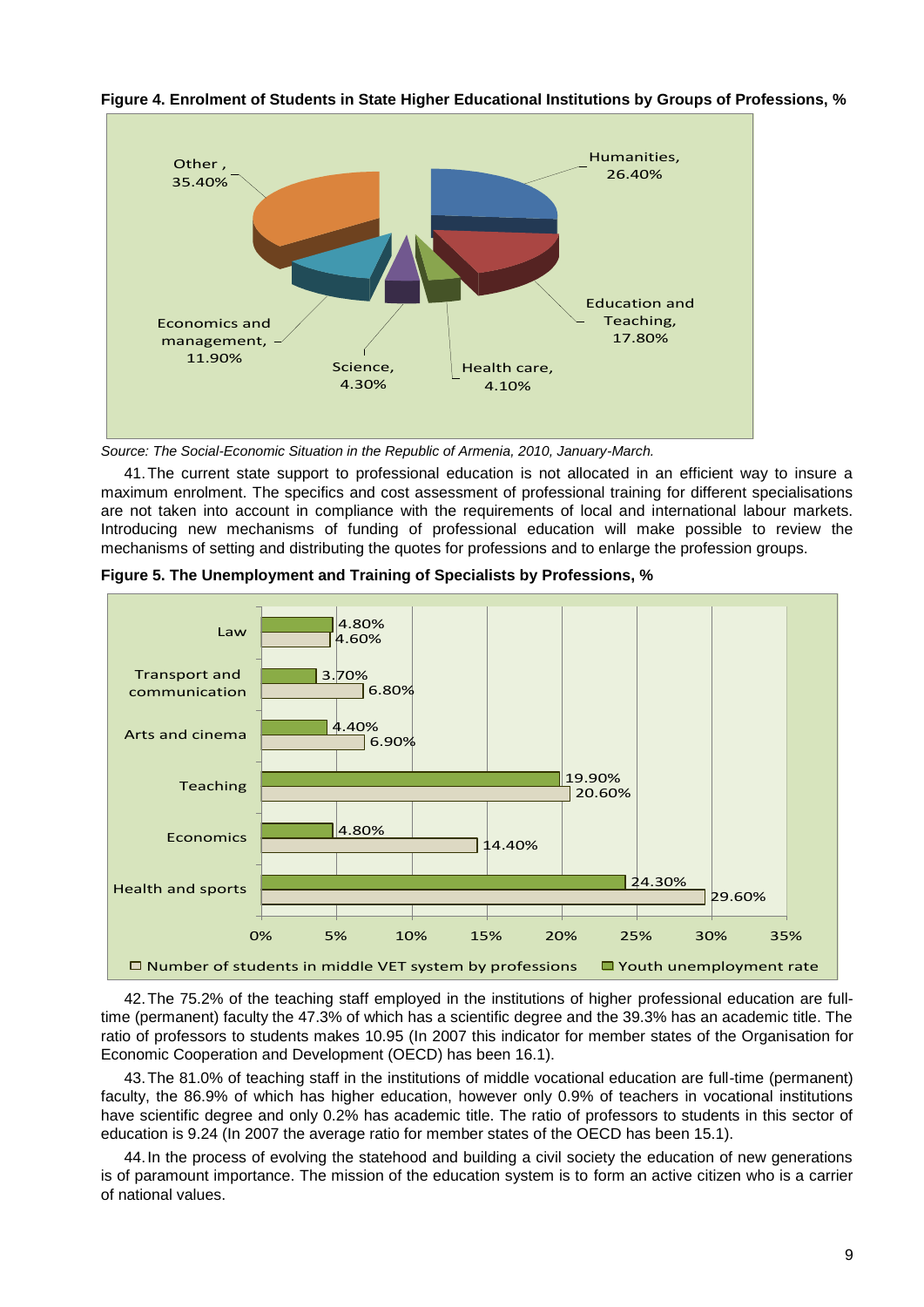45.The policy addressing the problems of children in difficult life situations continues to be a priority direction. One of the most critical problems is the social protection and integration of children without parental care and children living in harsh social conditions. In recent years much work has been done for organising the education of these children in general schools and integrating them in the society. This approach is in line with the global trends of humanisation of education and society. The system of extracurricular education has an important role in this process.

46.The key objectives of the current state policy include encouraging the participation of youth in decisionmaking at community, regional and national levels, developing human and institutional capacities of youth, educating spiritually and physically healthy, educated and patriotic youth. The inclusion and participation of education institutions in community actions will support the creation of such conditions by developing active partnerships between institutions and communities. Under these circumstances, the primary objective is not only conveying fundamental knowledge to learners but also forming citizens capable of making quick decisions, communicating actively and seeking lifelong learning.

47.The community initiative is aimed at establishing reciprocal links between the educational institutions and special schools for supporting the process of integrating the children with special education needs and children living in difficult social conditions, as well as including socially vulnerable families in the community development actions.

#### <span id="page-9-0"></span>**2.3. The Funding and Efficiency of Education**

48.Over recent years the state budget expenditure for education has been continuously growing. In 2009 it has made 3.38% of the GDP as compared to 2.83% of 2008 (see Table 3). Despite the considerable increase of the budget allocations for education, however, the ratio of the educational expenditure to the GDP is still quite low in Armenia as compared to the countries of the OECD, CEE and CIS (the average ratio of the OECD countries has been 4.8% in 2006 and the average ratio of the CEE and CIS countries has been 4.4% in 2007). Further increase in budget allocations is expected in the coming years, however, with some decrease in respect of the GDP.

| Table 3. The Specific Weight of State Expenditure in the GDP for General and Professional Education |  |  |
|-----------------------------------------------------------------------------------------------------|--|--|
| Programmes in 2006-2009                                                                             |  |  |
|                                                                                                     |  |  |

|                                          | 2006 | 2007 | 2008 | 2009 |
|------------------------------------------|------|------|------|------|
| <b>Total expenditure for education</b>   | 2.51 | 2.84 | 2.83 | 3.38 |
| Including:                               |      |      |      |      |
| <b>General education programmes</b>      | 2.11 | 2.47 | 2.38 | 2.86 |
| <b>Professional education programmes</b> | 0.30 | 0.29 | 0.37 | 0.41 |

*Source: Medium-Term Expenditure Framework for 2011-2013*

49.The main part of state allocations for education, around 84.7% of the total amount, has been assigned to the general education in 2009, and the 12.2% has been allocated to the professional education programmes. No changes are expected in this proportion in the coming years.



**Figure 6. State expenditure for education in 2009-2013, by sectors (%)**

*Source: Medium-Term Expenditure Framework for 2011-2013*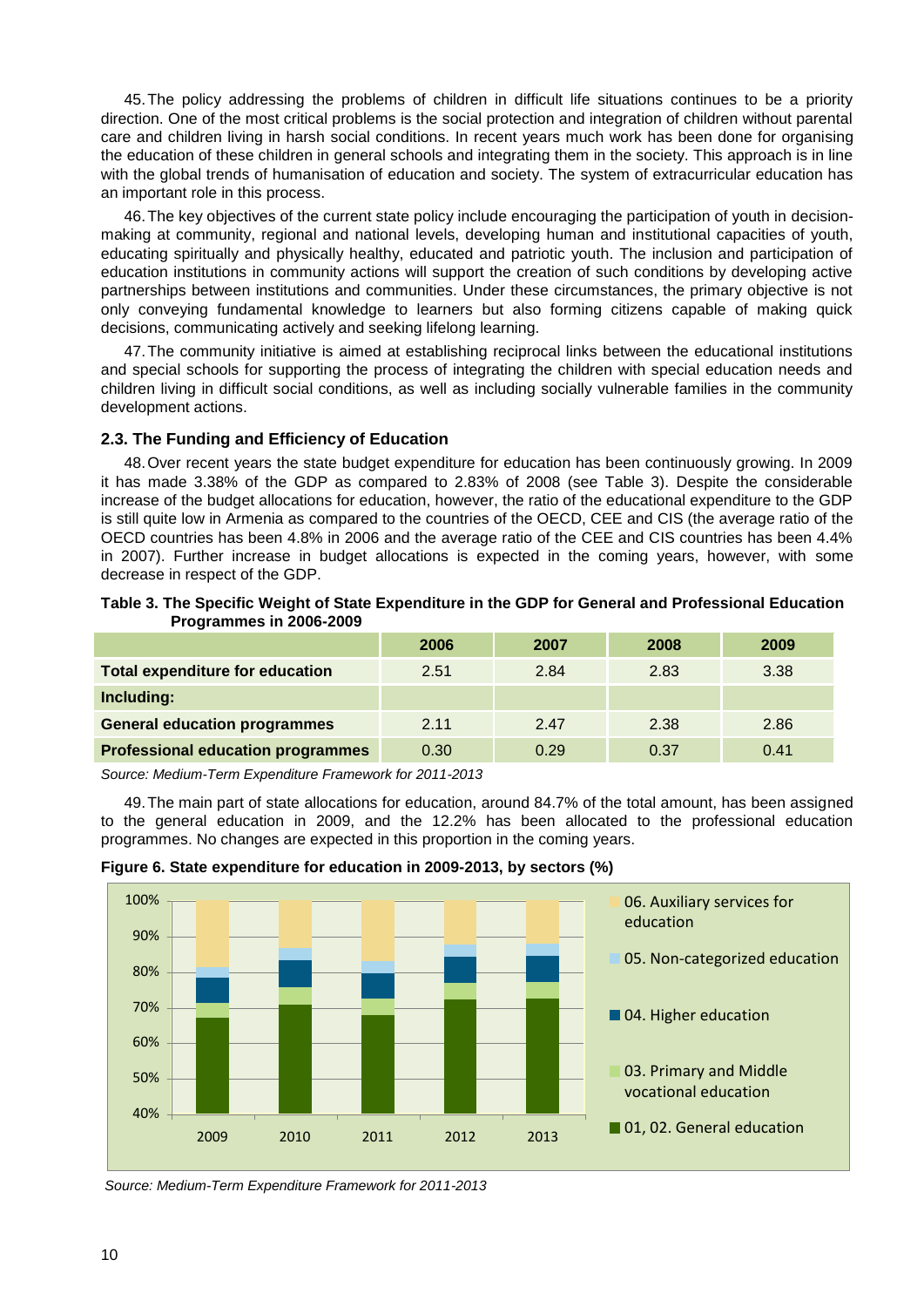50.Since 2006 the programme budgeting has been introduced in the field of education. The education programmes are organised in six groups, five of which are programmes of educational services at various levels. The sixth group titled "Auxiliary services provided to education" includes versatile programmes, which can be tentatively organised by the following categories: 1) assistance programmes for learners, teachers and education institutions; 2) republican (nationwide) events (arrangements); 3) assistance programmes to the Armenian Diaspora; 4) capital repair or renovation programmes; 5) development programmes. The latter comprise around 25% of this group expenditure or the 3% of the total budget for education, the biggest part of which comes from the loan programme of the World Bank titled "Quality Education and Relevance". At the same time it should be mentioned that the development policies are not always reflected in the budget of separate programmes and the total means allocated for the development of the education system are actually much bigger.

51.**An important precondition for the development of the education system is the raise of efficiency of the system.** Despite the scarcity of resources some efficiency indicators of the Armenian education system are comparable to the similar indicators of some developed countries. Due to the reforms in the system the "student to teacher workload" and "student to non-teacher workload" ratios in 2008 and 2009 has been raised correspondingly to 14.5 and 24.1 as compared to 14.0 and 23.2 in 2007. The indicator "student to teacher workload" depends mainly on the average density of classes, as far as the teacher workload and the number of academic hours are stable indicators. In 2008 the average class density indicators for the state general schools has been 20.95 (according to the data provided by the Education Management Information System the average density of classes in the state general schools has been 18 students), which is even lower than the same indicators reported by the OECD countries in 2007 (21.4 for the elementary school and 23.9 for the basic school).

52.However these indicators do not accurately reflect the real situation as they are calculated for the entire secondary school, as far as the standard class density and the compulsory number of hours imposed by the curricula are different on different levels. Taking into account the fact that these indicators usually appear in international publications with certain differentiations for primary and basic schools, therefore it is advisable to separate them in Armenia as well.

53.According to the efficiency indicators of the education system there are substantial differences between the regions (marzes) (see Table 4). The marzes of Syunik, Vayots Dzor and Aragatsotn are the most vulnerable, which is caused by the large number of small-size schools in these regions. Thus, in these marzes the average expenditure per student as compared to other marzes is much higher (see Figure 7). In order to provide equal opportunities for development in marzes it is necessary to develop equalising targeted policies.

54.Therefore putting in place an efficient system of indicators is one of the main problems and preconditions for increasing the efficiency of education system, which will enable to work out policies based on facts.

|                    | Average number<br>of students per<br>school | Average number<br>of students per<br><b>class</b> | Number of<br>classes per<br>school, in units | Number of<br>students per<br>teacher, persons | <b>Number of</b><br>teachers per<br>school, persons |
|--------------------|---------------------------------------------|---------------------------------------------------|----------------------------------------------|-----------------------------------------------|-----------------------------------------------------|
| Yerevan            | 458.6                                       | 21.3                                              | 21.5                                         | 11.3                                          | 40.5                                                |
| Aragatsotn         | 156.5                                       | 7.9                                               | 19.9                                         | 6.7                                           | 23.4                                                |
| Ararat             | 314.6                                       | 19.4                                              | 16.2                                         | 10.8                                          | 29.1                                                |
| Armavir            | 305.1                                       | 22.2                                              | 13.7                                         | 9.9                                           | 30.8                                                |
| Gegharkunik        | 266.7                                       | 23.8                                              | 11.2                                         | 9.1                                           | 29.3                                                |
| Lori               | 201.8                                       | 14.7                                              | 13.8                                         | 8.4                                           | 24.1                                                |
| Kotayk             | 324.4                                       | 16.3                                              | 19.9                                         | 10.3                                          | 31.6                                                |
| <b>Shirak</b>      | 204.1                                       | 11.2                                              | 18.3                                         | 8.7                                           | 23.5                                                |
| Syunik             | 139.6                                       | 16.6                                              | 8.4                                          | 7.0                                           | 20.1                                                |
| Vayots Dzor        | 145.7                                       | 16.3                                              | 9.0                                          | 7.1                                           | 20.4                                                |
| <b>Tavush</b>      | 208.8                                       | 22.0                                              | 9.5                                          | 8.2                                           | 25.6                                                |
| <b>Total in RA</b> | 269.7                                       | 17.1                                              | 15.8                                         | 9.5                                           | 28.5                                                |

| Table 4. Specific indicators for general schools by marzes and Yerevan city for academic year 2008- |  |  |  |
|-----------------------------------------------------------------------------------------------------|--|--|--|
| 2009                                                                                                |  |  |  |

*Source: Social Situation of the Republic of Armenia in 2008.*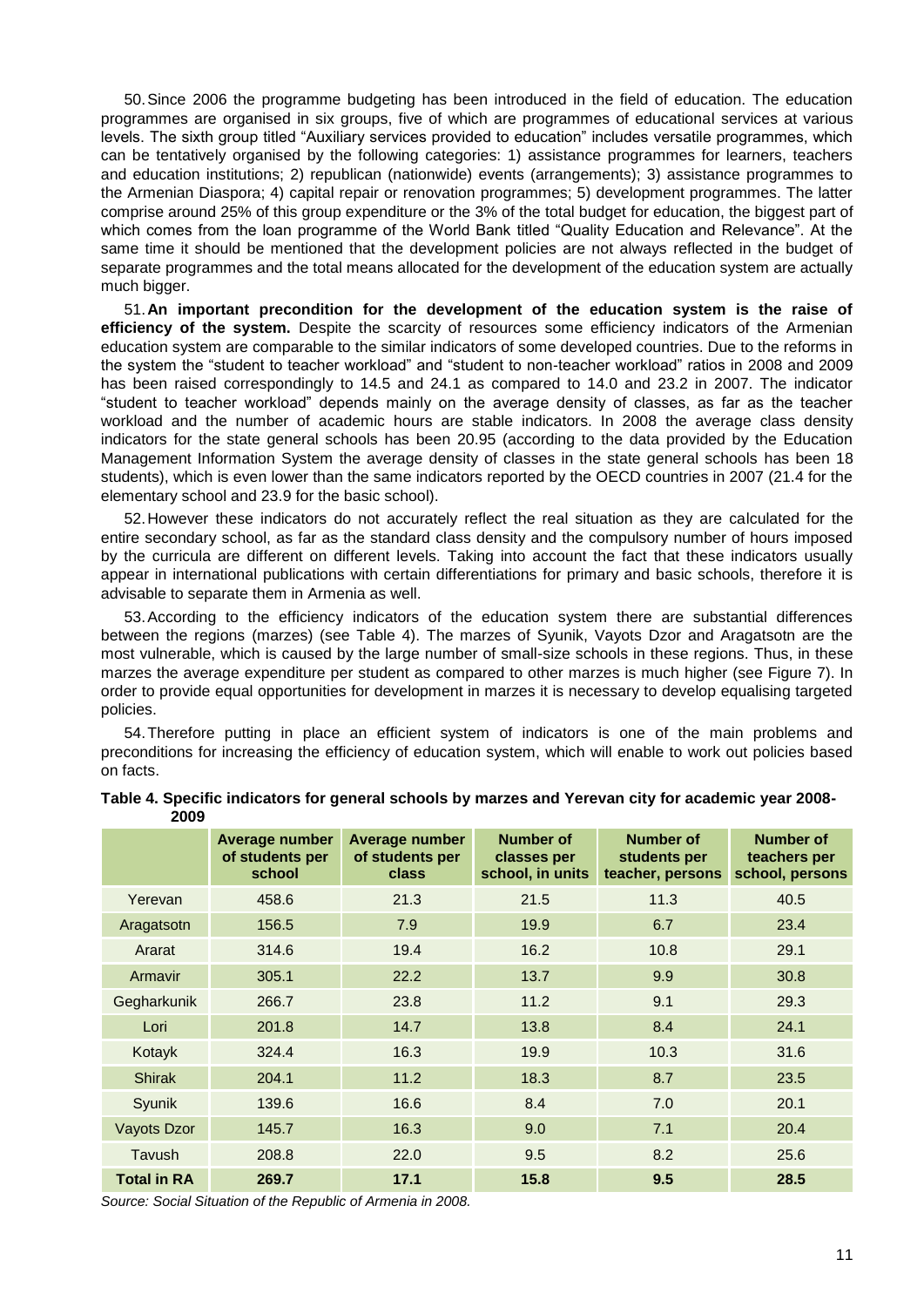55.The enhancement of management and financial autonomy of educational institutions is one of the main tasks of the professional education system.

56.In recent years, the public expenditure for education has substantially increased reaching 3.4% of the GDP in 2009 as competed to 2.0% in 2002. However, this is still a minor indicator as compared to the average indicator reported by the OECD countries and even the countries with a middle level of income. The low level of public expenditure is partially compensated by a comparatively high level of private expenditure for education (approximately 1.9% of the GDP), which contributes to the increase of total expenditure for education bringing the indicator up to 4.8% of the GDP as compared to 5.7% in the OECD countries (5.0% public and 0.7% private). Such comparatively low expenditure limits the capacity of the state for improving the quality and accessibility of education at all levels. Around 7% of public allocations for education have been designated to funding the programmes of higher professional education (as compared to 20% in the OECD countries).



**Figure 7. Number of pupils of general schools and funding per pupil by marzes**

*Source: RA NSS, the Social-Economic Situation in the Republic of Armenia in 2010; Budget of the Armenian Education System for 2009.*

57.Approximately 71.6% of public expenditure for professional programmes goes to higher education and 28.4% - to middle vocational education.

58.The public funding of higher educational institutions makes 21% of their income. The tuition fees are rather high in the state institutions of higher education and can reach approximately 20% of the revenue per capita. The main burden of paying the tuition fees falls on the parents of students, which creates additional financial difficulties for students and their families during the years of education and in its turn limits the principles of accessibility and equal opportunities for higher education.

59.The number of students enrolled in middle vocational education system with state subsidies has been 25.3% in 2006 as compared to 40.1% in 1998. The lowest level of public funding allocated to this area has been 19.9% in 2003. The number of students enrolled in MVEIs with state subsidies in the academic year 2009-2010 has been 29.1%. There is a year-by-year positive trend of increasing public funding for the middle vocational education system, which is stipulated by pending reforms that are targeted at reducing the level of poverty (see Diagram 8). The number of students enrolled in paid education system has remained almost unchanged.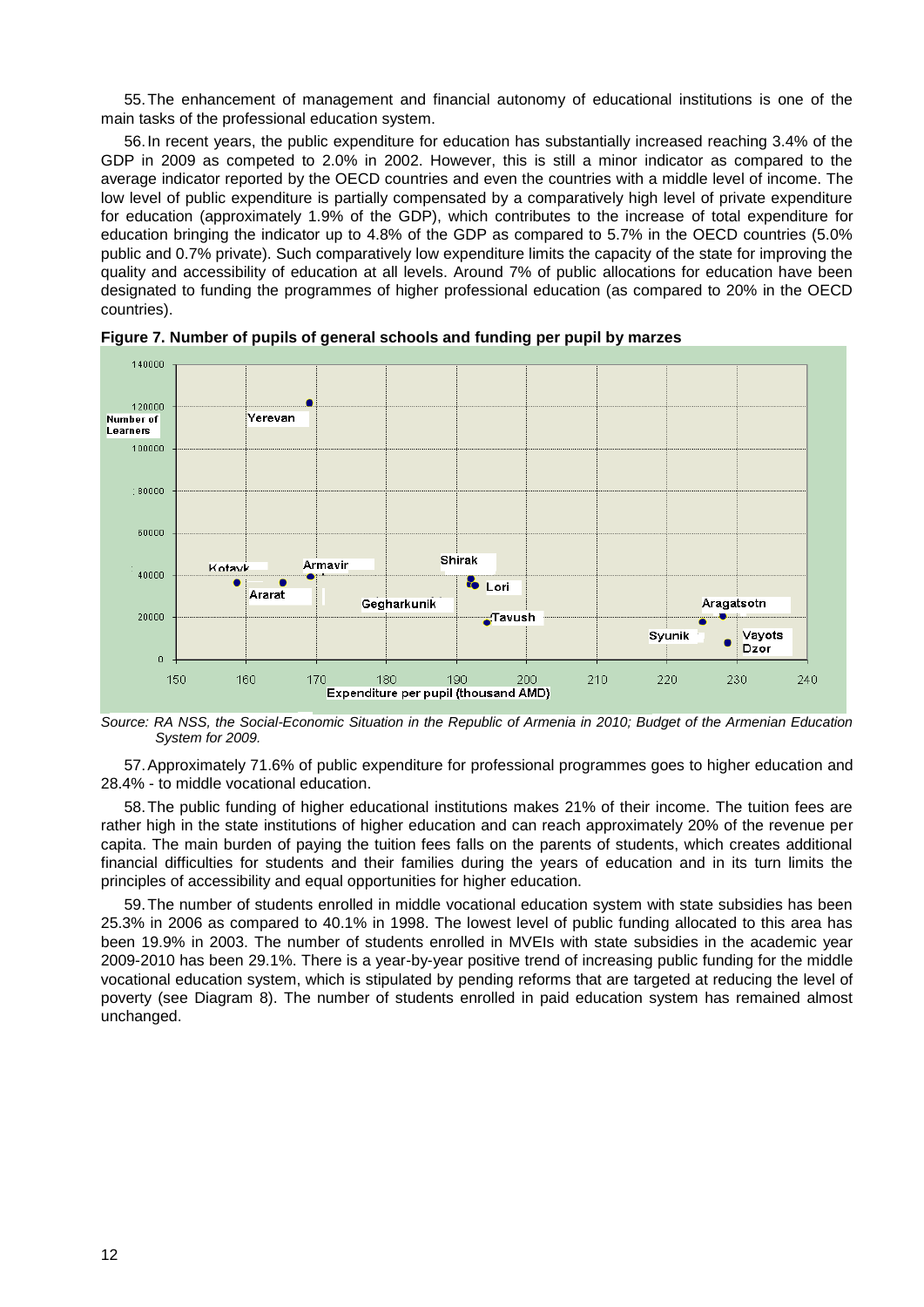



60. Approximately 39.6% of public expenditure for professional educational programmes goes to primary (craftsman) and middle vocational education, while 60.4% goes to higher education.

61.There are 23 state institutions of higher education with 12 branches in the Republic of Armenia. There are approximately 92 thousand students enrolled in the state system, and the 21% of these students is subsidised by the state budget from the system of student benefits based on the scores earned at the entry exams and academic progress made during the school studies. Thus, the main part of students pays for education. The 97.6% of students enrolled by state subsidies as well receive scholarships. There are 81 state educational institutions operating in the system of middle vocational education. The number of students has been 28,368 in 2009 (see Figure 9).





*Source: Statistic Yearbook of Armenia, 2009*

62.In 2009, the public expenditure per higher education student who has been enrolled with state-subsidy has been for 2.12 times more than the state expenditure per one pupil in general education. However, it does

*Source: Social Situation of the Republic of Armenia, 1999-2009.*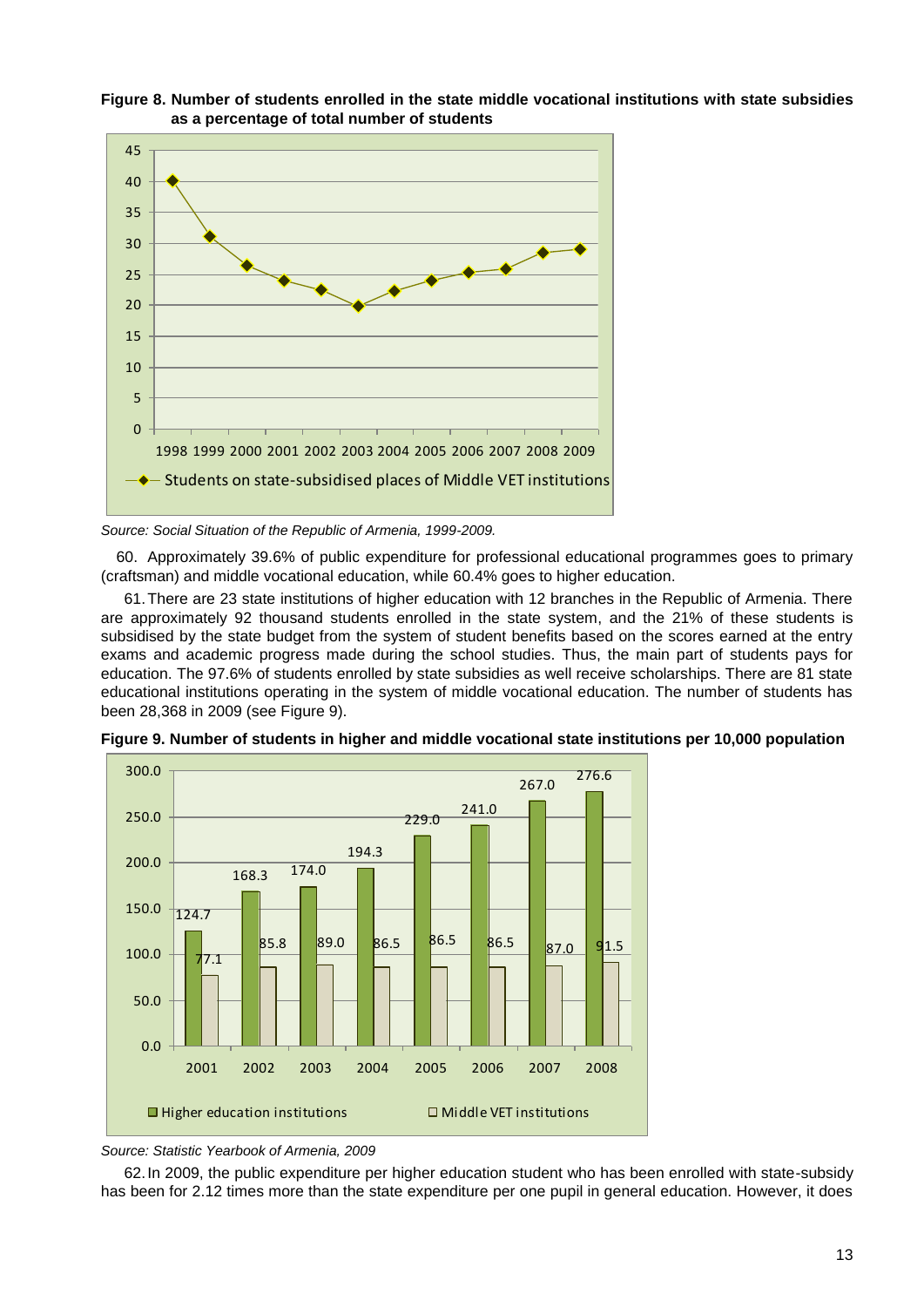not have a negative impact on the GER for institutions of higher education (in 2009, 114.6 thousand students were enrolled in higher education institutions as compared to 105.8 thousand in 2006).

63.Average public expenditure per student enrolled in higher education institution with state subsidy has in average amounted to 256,600 AMD without scholarships. This indicator in the MVEIs makes 258,300 AMD. Average annual expenditure per student amounts approximately 700.00 USD, whereas in the OECD countries it is 8,415.00 USD and 7,617.00 USD respectively.

64.Students with high academic progress receive as well state scholarship (around 5,000 AMD per month) which does not play any significant role in making education more accessible or improving the living conditions of individual students. However, the consolidated amount of student scholarships makes a substantial part of public expenditure on professional educational programmes.

#### <span id="page-13-0"></span>**2.4. The Management of Education**

65.A number of reforms have been implemented in the area of public management and, in particular, the education management which have increased the autonomy and responsibility of educational institutions, expanded the participation of civil society and created favourable conditions for an effective dialogue between the education system and the business community. The operation of management bodies has become more transparent. However, there are still a lot of problems on the way of transition to an efficient management system.

66.There is no targeted training for the education management specialists, and the individual capacity building programmes have failed to improve the situation in any substantial way. In particular there is an essential lack of capacities in the areas of programme management, strategic planning, monitoring and evaluation, in the sphere of cooperation with donors. The programme budgeting has been introduced in the field of education since 2006, however, it is still making a very small portion of the actual activities of the Ministry. In many cases the specialised departments do not coordinate the programmes that are being implemented in their areas. There is no clear-cut reporting system, and the target indicators for programmes are as a rule not defined yet.

67.The absence of mechanisms for obtaining reliable, relevant and comprehensive data hinders the process of fact-based decision-making. The management information system that is currently used within the Ministry covers only the area of general education, and the data acquired through this system are not coherent in many cases and sometimes even contradict to data received from other sources. At present, actions are taken in order to expand the education management information system through including all levels of education, to integrate all information resources to the level of customised data, to improve the availability of information resources for various groups of stakeholders.

68.Another important task in the field of education is the coordination and harmonisation of various programmes accomplished by different organisations.

69.There has been a considerable progress towards expanding the participatory mechanism of education management: a Ministerial Board has been established, incorporating representatives from non-governmental organisations and educational institutions; a National Council for vocational education and training development has been formed, incorporating representatives from related ministries and employer organisations. All educational institutions have been reorganised into Non-commercial state organisations and are managed by participatory boards.

#### <span id="page-13-1"></span>**2.5. Summary**

70.In summary: the most highlighted current problems of education are as follows:

1) The enrolment rate of children in preschool educational is low; there are no preschool education services in many communities;

2) The system of registration and recovery of children that have dropped out of schools is inadequate;

3) The general schools have limited capacities for offering education services to all children including those who have special education needs;

4) Professional education, especially higher education is not accessible for socially vulnerable groups;

5) The internal and external systems and mechanisms for quality evaluation of the professional education are not established yet;

6) The teaching staff does not sufficiently possess and implement modern teaching methods and techniques, the efficiency of training and retraining of the teaching staff is low, there is no effective system of professional career progress of educators;

7) Theoretical training prevails in the education curricula and the graduates do not receive sufficient practical skills for life and professional activity; there is lack of efficient professional orientation;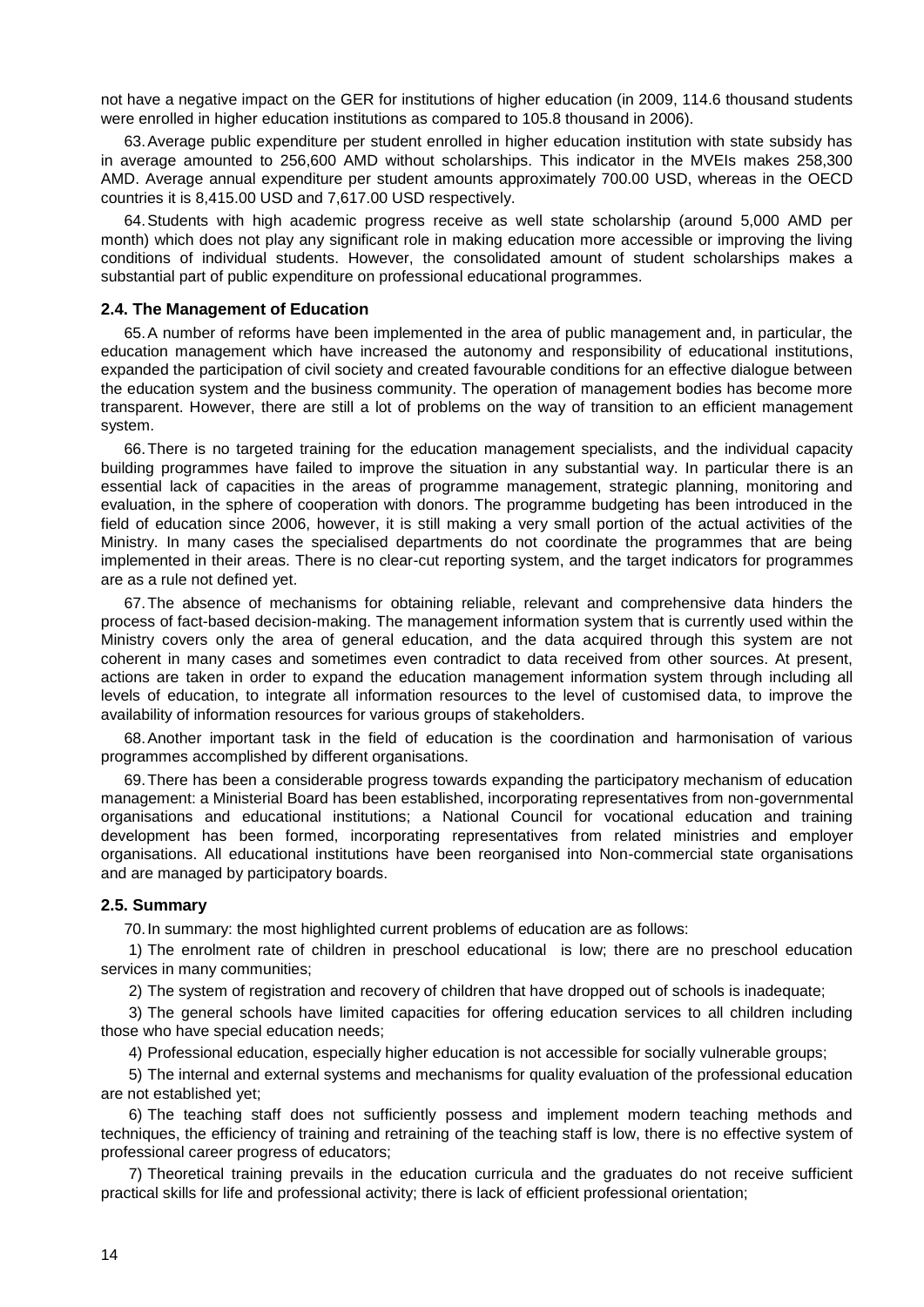8) The dialogue between different levels of education, as well as between education and economy is weak, the mechanisms of social partnership are inadequate;

9) The education curricula are still not fully harmonised with the international criteria, the system of education fails so far to respond effectively to the rapid developments of the society and economy;

10) The quality of textbooks needs content improvement;

11) The accessibility and application of modern information and communication technologies in the teaching processes is insufficient; there is deficit of electronic teaching materials;

12) The training-material base of many educational institutions fail to meet modern requirements;

13) The education funding mechanisms and their efficient implementation need improvement;

14) There is need for developing managerial skills and efficient management mechanisms at all levels of education management.

## <span id="page-14-0"></span>**3. THE NATIONAL CONTEXT OF EDUCATION DEVELOPMENT**

71.Education is valued highly in Armenia as an essential instrument for sustainable development, for preserving and enhancing the reproduction of valuable human resources. The top priority of human development policy consists in ensuring progressive development of education through raising its quality and accessibility.

72.The perspectives of education development in Armenia must be viewed in the context of country's overall development and the framework of the following goals and objectives of the national security by ensuring the implementation of state policy principles in the field of education:

1) Reinforcement of sovereignty and development of civil society;

- 2) Overcoming poverty and ensuring prosperity;
- 3) Ensuring sustainable economic development and competitiveness;
- 4) Preservation of national identity;
- 5) International and regional cooperation.

73.**Reinforcement of sovereignty and development of civil society:** Armenia is passing a hard and complex way of transition towards the establishment of a robust and mature sovereign state and formation of the civil society. The education of new generations has a paramount role in this process. The ultimate task of the system of education is to educate active citizens who will be the carriers of national values in combination with progressive culture of civil society.

74.**Overcoming poverty and ensuring prosperity:** On the road to the establishment of robust and mature sovereignty Armenia is facing a number of social problems in ensuring sustainable prosperity of its citizens. Overcoming poverty is a priority task, and education is considered a top priority in this strategic plan. Taking into account the trends of economic development of Armenia the accessibility of high quality professional education becomes an important priority for mitigating the social and economic territorial discrepancies in development of marzes through extending the opportunities for receiving high quality professional education.

75.**Ensuring sustainable economic development and competitiveness:** The education system of Armenia is facing two main challenges on the way of ensuring competitiveness. The system of education so far does not play an essential role in the national economy, whereas without radical reforms of education system it will be impossible to ensure development sustainability and shape knowledge-based economy and society. The availability of high-quality human resources is a major condition for modern economic development, and without adequate human resources it will be impossible to ensure long-term sustainable economic development. The system of education must guarantee and implement the preparation of high quality human resources with intellectual and creative capacities, internationally competitive specialists in science and modern technologies. Long-term sustainable economic growth as well as the level of modernisation and institutional capacities of the country are largely depending on the successful implementation of reforms in the sphere of education.

76.On the other hand the education itself can become one of Armenia's competitive advantages. Being located in the crossroad of cultures and civilisations, Armenia and Armenians have historically acquired important characteristics and functions that have not only preserved their actuality till today but can become a major stimulus for the development of our state and society by securing our unique place and role in the constantly changing world.

77.The education system of Armenia can become rather attractive for neighbouring countries, by adopting the European standards of education and securing high quality, both in the role of a provider of educational services, and in the role of an environment for perspective investments in education. Some of our neighbouring countries also share the same ambition by declaring the policy of European integration and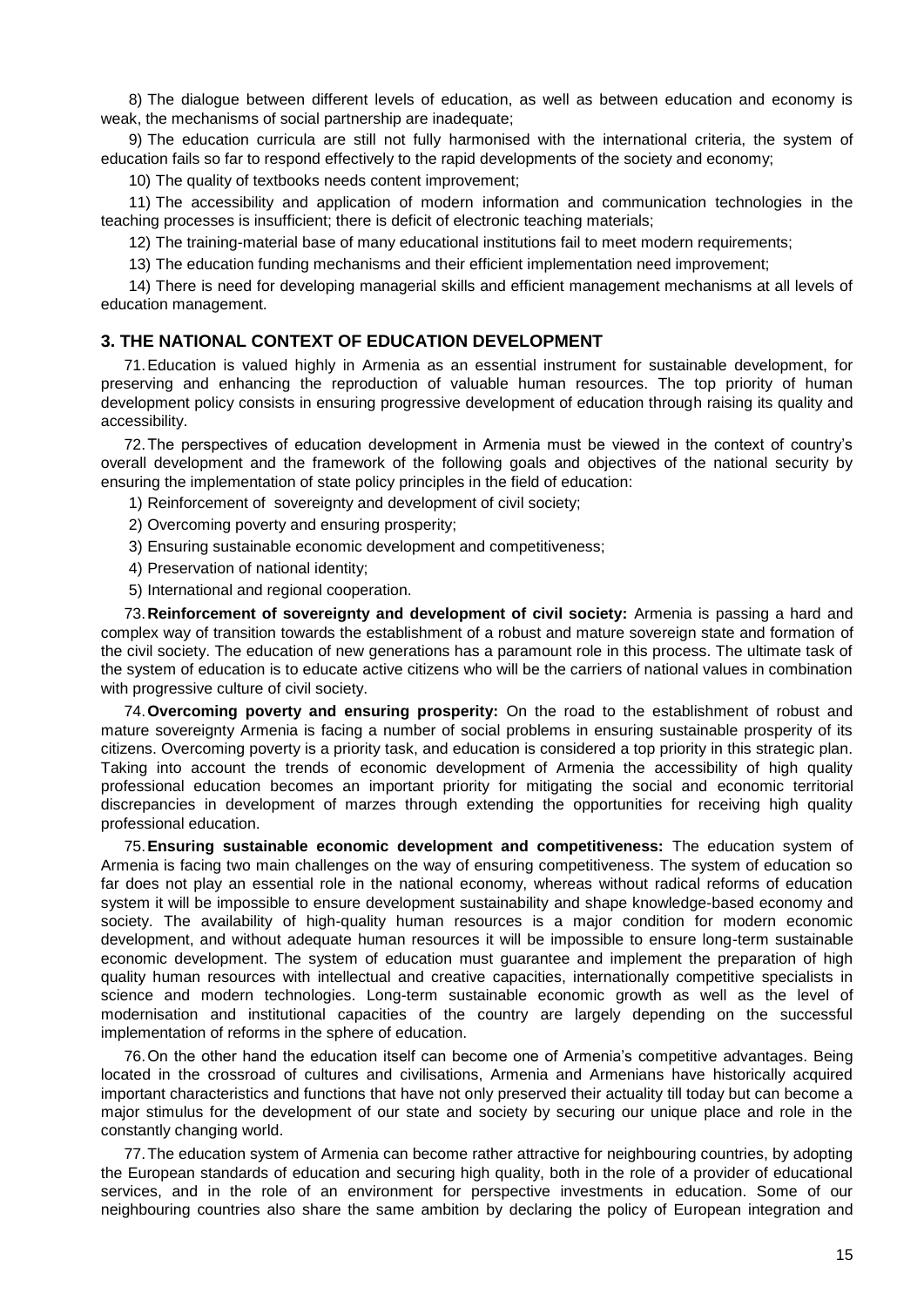taking active steps towards developing their educational systems in line with the European standards. Acquiring competitive advantage in these developments, Armenia must adopt a policy of rapid implementation of reforms especially in the area of professional education.

78.**International and regional cooperation:** Being located in the intersection of various regional geopolitical interests and forces, Armenia has adopted the policy of active international involvement. From one side this means active participation of education in global and regional scientific and educational processes; and from the other side it calls the education system to enhance the potential of such involvement by providing means for overcoming language and intercultural barriers of communication.

79.**Preservation of national identity.** Preservation of national identity is one of the crucial issues faced by Armenia. With a Diaspora spread all over the globe, Armenia endeavours to involve the potentials of its national Diaspora and simultaneously takes a liability to assist it in resisting to assimilation and loss of language and cultural identity. In this context, the educational system of the Republic of Armenia is bound to support the activities of educational centres of the Armenian Diaspora in order to ensure efficient cooperation in the field of science and education thereby creating conditions for uniting the globally dispersed Armenian potential and using it for solving targeted tasks.

## <span id="page-15-0"></span>**4. GOALS AND OBJECTIVES OF EDUCATION DEVELOPMENT**

80. Education development should pursue the vision of education **as the key competitive advantage of Armenia.** From this perspective the strategic goal of the educational system at the present stage is to accept the contemporary challenges and achieve such results of progress and problem solution that will restore the former rating and prestige of education and will enhance Armenia's reputation as a scientific and educational environment.

81.By 2015 Armenia's development should be hallmarked by the goals of the Millennium Declaration and global movement "Education for All", as well as the strategic principles of Bologna Declaration and Education for Sustainable Development adopted by the United Nations Economic Commission for Europe. At the same time the developments in educational system should be aimed at the improvement of education sector performance indicators within the Global Competitiveness Index in education, thus fostering the improvement of overall competitiveness of Armenia.

82.In order to achieve the strategic goal of education development, the following objectives should be achieved by 2015:

1) Improve the accessibility of education at all levels; create equal opportunities for everyone to receive education of the highest possible quality consistent with his/her preferences and capabilities. In particular, by 2015:

a) Ensure a 10% increase of enrolment of children, especially from poor families, in preschool programmes as compared to the base of 2010;

b) Achieve a 99% gross enrolment rate in elementary and middle schools;

c) Enhance the opportunities of school age children, and especially the children with special education needs, children from ethnic minorities and other vulnerable groups to receive a high quality basic education by creating friendly environment for inclusive education in every general school;

d) Achieve a 95% gross enrolment in high school, including in the primary vocational programmes;

e) Achieve a 10% raise of enrolment rate in professional education programmes, especially among young people from vulnerable groups.

2) Improve the quality of education bringing it in line with the international standards, ensuring the satisfaction of the society and business community with the quality of provided educational services. In particular, by 2015:

a) Ensure 8% increase in TIMSS International Assessments rate as compared to 2011;

b) Ensure 99% of academic progress among the graduates of basic and secondary schools;

c) Conduct qualification attestation of 95% of teachers of general schools;

d) Improve the training-material base of the general schools and provide all schools with Internet access;

e) Provide mobility of 20% of students and lecturers;

f) Ensure compatibility of the national qualifications with the European Qualifications Framework (EQF);

g) Evaluate and accredit 10 higher and 10 middle vocational education institutions in accordance with the internal and external quality assurance standards.

3) Provide a continuous growth and effective implementation mechanisms for the funds coming from the state budget. In particular, by 2015:

a) Increase the level of education funds from the state budget up to 4% of the GDP;

b) Introduce financing and efficiency assessment instruments based on the outcome indicators of education.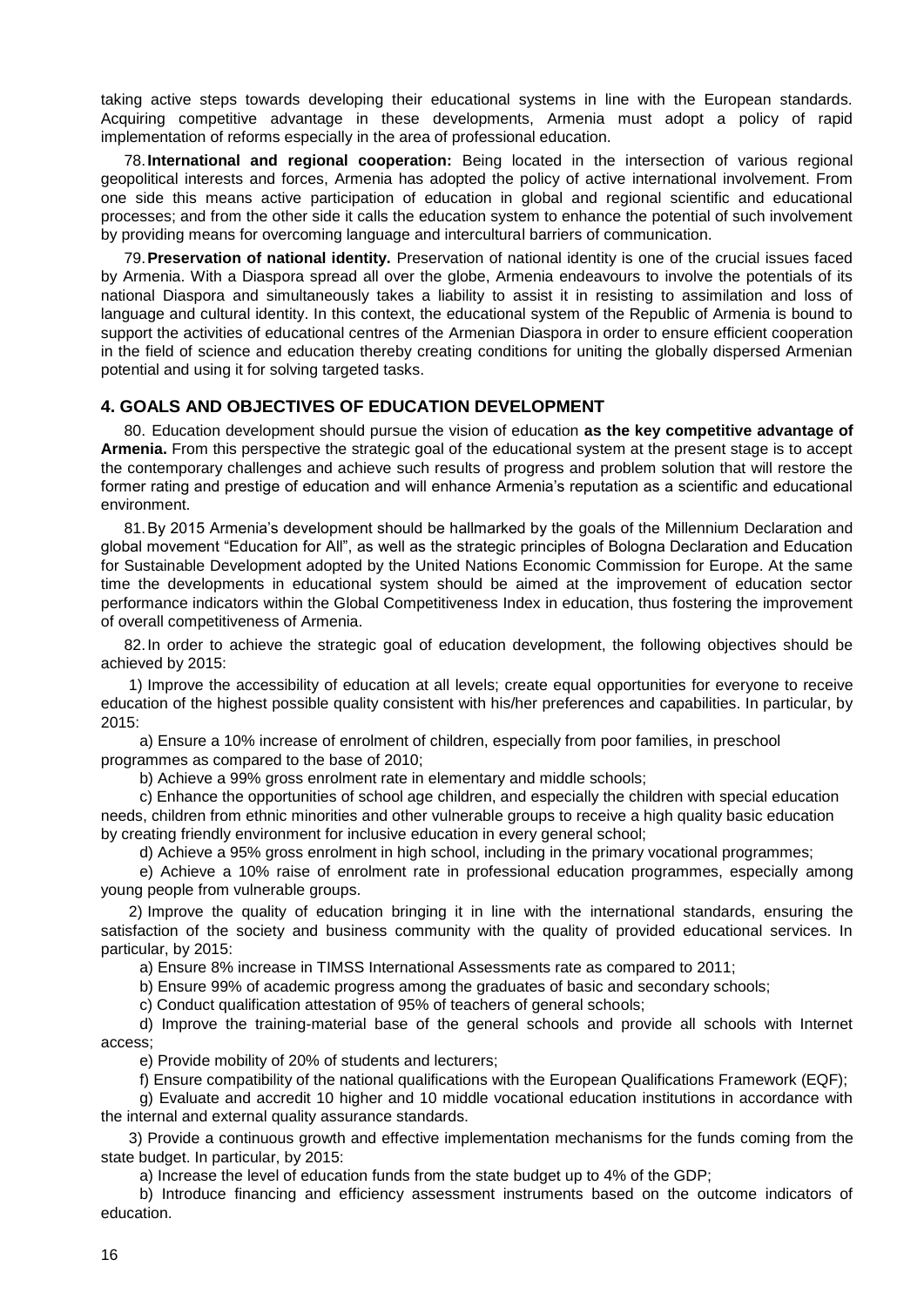## <span id="page-16-0"></span>**5. STRATEGIC APPROACHES**

83.The achievement of the priority goals of the Programme requires adopting such strategic approaches which will provide the maximum purposefulness and effectiveness of the reforms. Firstly, taking into account the scarcity of resources it is necessary to choose such strategies which allow to achieve maximum results with relatively small investments. Secondly, it is necessary to prioritise those results which are both essential and accessible within a relatively short period of time. Thirdly, create favourable environment for developments by introducing necessary rules and development guidelines which will also encourage the initiative and of individuals and organisations and individuals and will promote the formation of potential for achievements.

84.The above statements have brought to the choice of the following strategic approaches:

1) Create an environment that is encouraging the initiative and innovation;

2) Implement a differentiated approach of distributing the resources depending on the outcome indicators;

3) Identify, build and develop the centres of excellence and connect them to create educational networks;

4) Foster the cooperation and participation in all sectors of education.

85.**Encouraging the initiatives and innovations:** The achieving of programme goals largely depends on the active involvement and contributions of all the links and participants of the system. Therefore, first of all it is necessary to create a favourable environment for active participation, encourage and support the willingness of creative individuals, groups and organisations to participate and contribute in the educational reforms and progress. Efficiently defined rules and their consistent application can bring to productive initiatives the collective outcome of which will be one of the important factors of progress.

86.Such approach requires from the education governing bodies to formulate certain development guidelines and priorities, create atmosphere of trust and healthy competition and show willingness to cooperate so that every initiative would receive proper attention.

87.Such strategy will allow both to expand the involvement of educational system representatives and get the support of the civil society and the private sector

88.**Differentiated allocation of resources based on outcome indicators.** The State has a liability to provide its citizens with access to quality education through creating equal opportunities and building capacities of educational institutions. An important precondition for this is the efficient and fair allocation of resources. While prioritising the principle of equality along with the "based on needs" principle of resource allocation, the maximum opportunities will be given to those who would show the best achievements and results.

89.Such strategy assumes to:

1) Introduce a system of objective indicators of outcome and efficiency for the educational institutions (including as well their employees);

2) Improve the accountability system and operation transparency of educational institutions;

3) Introduce objective and participatory mechanisms of evaluation which will take into account the assessments of different groups of beneficiaries;

4) Introduce funding mechanisms of educational institutions in line with the objective indicators of their operation;

5) Improve the efficiency of control mechanisms.

90.**Identify, build, develop and connect centres of excellence.** In order to accelerate the reforms and raise their effectiveness, it is necessary to implement the approach of developing the educational system through centres of excellence. Such approach incorporates both implementation of reforms and identification and development of model centres. These centres will assume the role of leading and reform promoting institutions. In order to ensure the balanced development of educational system, the policy of promoting the centres of excellence will be pursued in all regions. In order to maximise the impact of such centres it will be necessary to establish internal and external networks with similar institution within and outside the country. Centres of excellence will be encouraged and commissioned to contribute towards the creation of new centres.

91.Such strategy assumes to:

1) Identify the links that possess the strongest potential for the development of educational system, supporting their development and the establishment of new ones;

2) Ensure that over time such links would develop into full-fledged structures, i.e. "Centres of Excellence";

3) Promote the networking between these links in order to enhance their potential;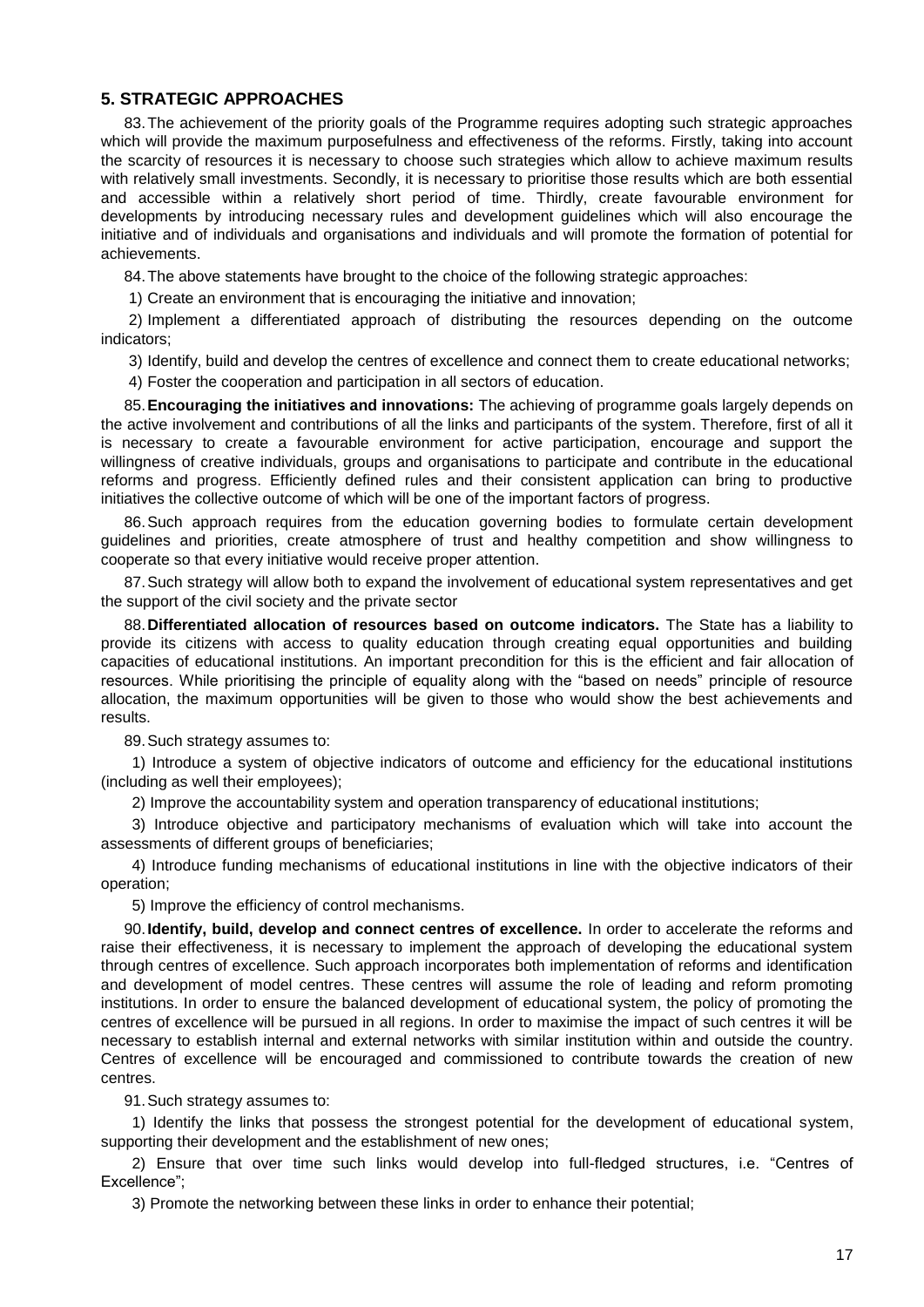4) Ensure that the Centres of Excellence become regional resource centres with a mission to support the development of related educational institutions.

92.**Cooperation and participation.** At the present stage of public development, "networking" is among the most important trends. In fact, this development happens on both international and national levels. Joining economic, social, professional and other international networks is essential for being in touch with the constantly replenished and updated global database of knowledge, for rapidly adapting the available knowledge and experience available and promoting the local knowledge and innovation to the international level. Local networks make possible the common use of resources, ensure rapid exchange of experience and constructive dialogue between various systems.

93.At all levels of education the cooperation will be promoted both inside and outside the system. Programmes that are either initiated as outcomes of cooperation or are aimed at encouraging and promoting such cooperation will be prioritised. Such approaches will be adopted which create favourably environment for the educational system, including individuals, groups and institutions to join international networks, which will in its turn enhance the education rating and overall competitiveness of Armenia as a further stimulus to higher quality of education. In this respect, the development of individual and institutional potential for cooperation and participation will be one of the key objectives of education development.

94.At the same time the civil society, business community and any representative of educational system will get ample opportunities to participate in education management and programme implementation. To this end, the Communication Strategy of the Ministry of Education and Science of the Republic of Armenia will be developed and implemented to ensure transparency of the system, constructive public dialogue and increased participation of civil society in decision making as well as to build confidence of the society at large to the ongoing programmes.

## <span id="page-17-0"></span>**6. PRIORITIES OF EDUCATION DEVELOPMENT**

95.The implementation of the key objectives of education development demands a significant raise of the efficiency of the education management system and the professional potential of governing units and teachers, along with updating the educational content in line with current requirements. At the same time, another key condition for success lies in promoting the targeted use of resources and identifying and mobilising new resources.

96.In order to make the progress of education more targeted and efficient, further actions will be taken in line with priority directions listed below, along with ensuring the gradual development and enhancement of achievements in the education system.

## <span id="page-17-1"></span>**6.1. Investment policy promoting the programmes of exceptional achievements**

97.With the purpose of promoting the year-by-year accelerating growth of achievements in providing high quality education and guided by the differentiated distribution strategy of resources fostering progressive development, it is necessary to allocate a part of resources to programmes of exceptional achievements. Those groups of learners and educators as well as institutions that are capable of improving Armenia's educational rating should get proper support. The fair and targeted distribution of such resources, programme achievements and their publicity will not only raise the confidence in educational system among the local and international community but will also create a demand at local, regional and global levels.

98.In particular, some funds from the annual state allocations are planned for initiatives of new exceptional educational achievements on a competitive basis. Proposals for such programmes may be submitted by educational institutions, individual educators and their unions, and other organisations related to education. The funds will be distributed by an independent expert commission in line with clear conditions and standards of programme selection, qualification and competition procedures worked out in advance.

#### <span id="page-17-2"></span>**6.2. Building capacities in leading the reforms**

99.In line with the goals and directions of this Programme, the responsible entity for leading and implementing the educational reforms is the Ministry of Education and Science of the Republic of Armenia together with the bodies of regional governance. The pace of development in education and the successful implementation of reforms largely depend on the institutional and human capacity of management units. This includes optimal structural and functional organisation of management, corresponding human resources, effective mechanisms of decision-making based on objective data. The empowerment of this capacity building will be one of the most important components of the agenda of educational reforms. In particular:

1) The human resources and institutional capacities of the Ministry of Education and Science of the Republic of Armenia will be studied and assessed and on the basis of observations the functions of the Ministry and its subordinate organisations will be updated and optimised with the purpose of building more capacities and clarifying the functions of separate units;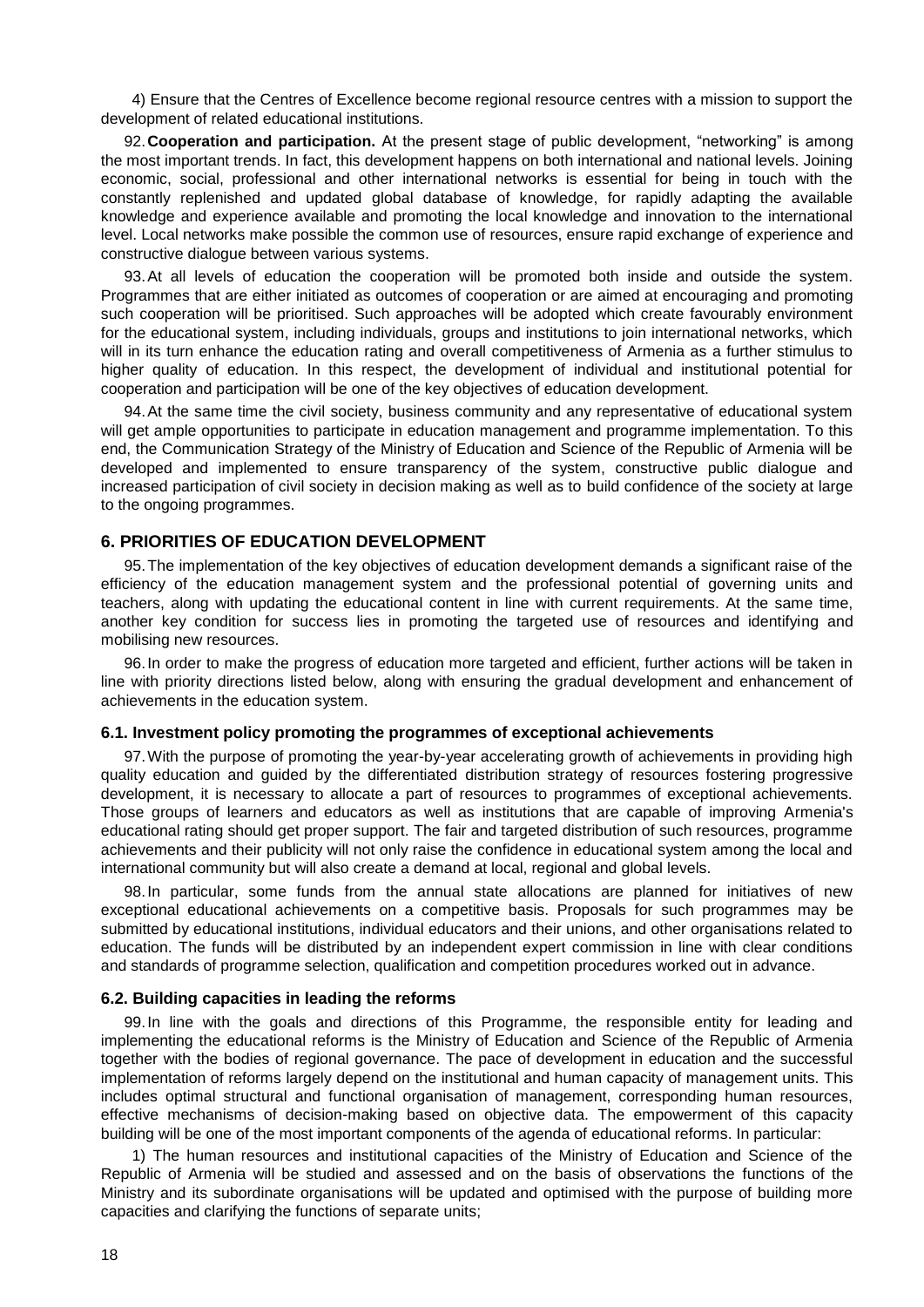2) In order to develop the strategic management potential of the Ministry, the activities of relevant departments responsible for various aspects of education will be coordinated in line with the project management principles. The employees of departments will receive special trainings in project management, financial analysis, fund raising and coordinating activities with donors;

3) A monitoring plan and mechanisms for educational projects, as well as project outcome indicators, criteria and targets will be worked out. The "Education Management Information System" of the Ministry will be refined and updated to supply reliable data for decision and policy making;

4) Researches on crucial issues of education will be funded as a basis for data-driven policy making;

5) The participation of stakeholder ministries, business community, civil society and donor organisations in planning, implementing, monitoring and evaluating development programmes will be enhanced.

#### <span id="page-18-0"></span>**6.3. Enhancing the Accountability and Transparency**

100.Both the Ministry and the educational institutions will adopt transparent and accountable operation practices. The accountability will be ensured mostly by making the reliable and valid data on learners, educational institutions and government bodies available to the general public and beneficiaries. Specifically:

1) Annual public reports on educational progress and problems will be published to cover relevant information for institutions, pupils, students, their parents and employers;

2) Public relations capacity of the Ministry of Education and Science of the Republic of Armenia will be enhanced;

3) Public and international expert surveys will be conducted regularly with the purpose of assessing the trust of the public in the educational system. Surveys will seek opinions of different population groups in Armenia, the Diaspora and international education experts. Such surveys will make possible revealing the opinion of respondents on the quality of education in Armenia, the educational competitiveness of Armenia at regional and international levels, the educational progress and future expectations of education. The survey results will be published;

4) Armenia will continue to participate in international assessments: Trends in International Mathematics and Science Study (TIMSS) as well as other international assessment programmes e.g. Progress in International Reading Literacy Study (PIRLS), Programme for International Student Assessment (PISA). The results of Armenia's participation along with the comparative analysis of previous results from other countries and Armenia itself will be published;

5) The education system will assume an active role in fighting against corruption; based on the Anti-Corruption Strategy of the Republic of Armenia, relevant programmes will be carried out in line with features of the entire system and individual educational institutions.

#### <span id="page-18-1"></span>**6.4. Improving the education content and standards**

101.The content reforms will be aimed at making education compliant with modern economic, scientific and social requirements which will support the effective implementation of the main goals. Specifically:

1) Priority will be given to communication skills in native and foreign languages, application of modern information communication technologies, skills of cooperation, research and creative competencies. Comprehensive concepts for improving the efficiency of teaching native and foreign languages, Armenian studies, mathematics and natural sciences, information and communication technologies will be developed;

2) In the course of teaching and learning priority will be given to the following directions: information and communication technologies, both for teachers and learners capacity and skills for using computer equipment. In addition, the educational electronic means will be developed which will promote as well the development of distance learning;

3) The development and implementation of result-based standards both for the general and professional education will continue in line with modern scientific pedagogical approaches;

4) In higher education the opportunities of learning specific subjects in foreign languages and use of foreign language professional literature will be expanded;

5) In order to improve the content quality of textbooks, professional assistance will be provided to authors and publishers; guidelines for writing textbooks will be developed in line with the best international practices;

6) The community involvement in general schools and other educational institutions as well as the learners' involvement in resolving community issues will be encouraged;

7) Interactions between educational and scientific institutions will be encouraged. The scope of scientific research by learners and their involvement in scientific research within higher educational institutions will be encouraged and supported;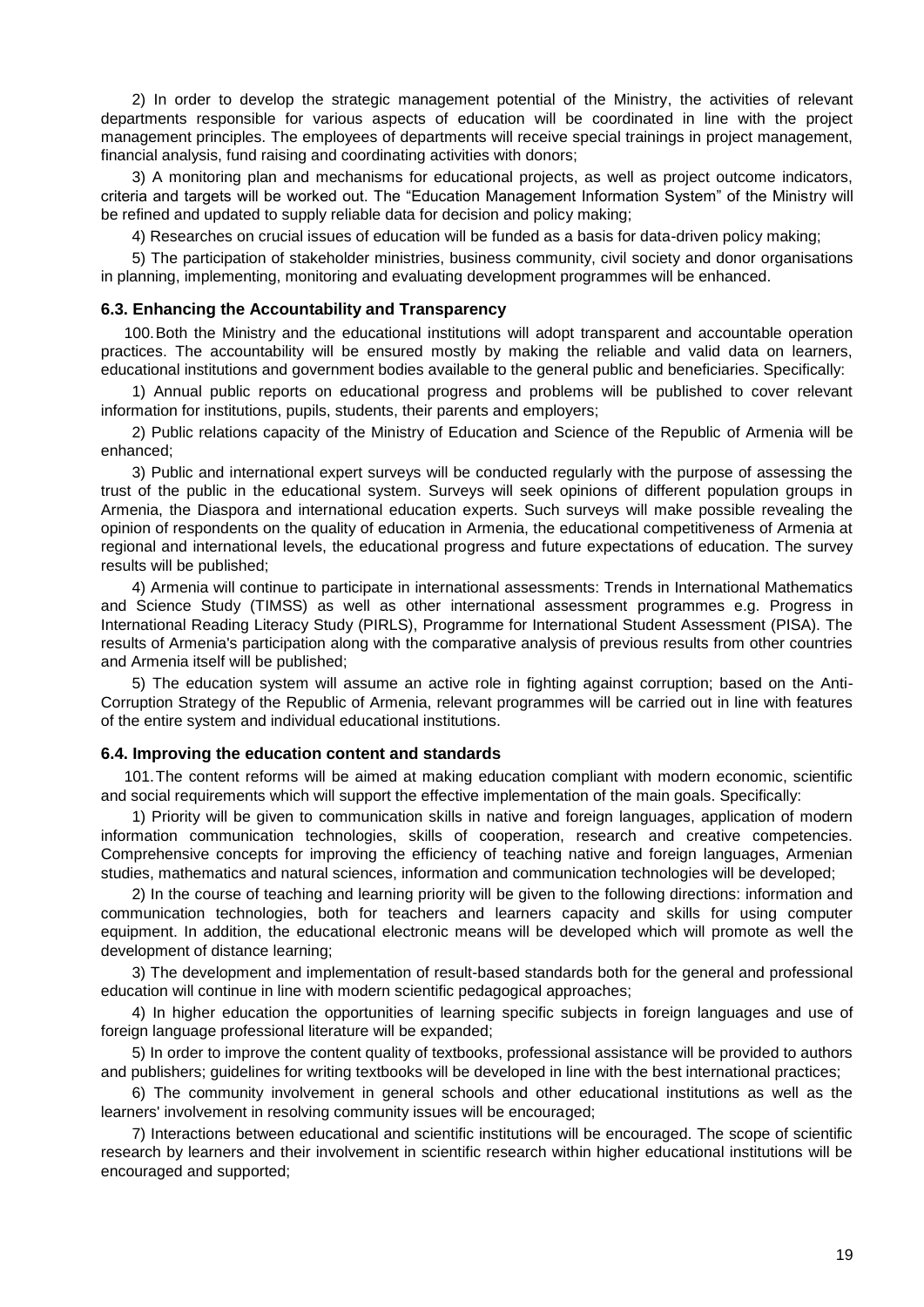8) Effective mechanisms for cooperation between educational institutions and economic entities as well as public dialogue will be developed for making the educational programmes and professional trainings more consistent with the needs of the primary branches of economy;

9) Along with the promotion of academic freedom in the educational institutions, an education quality assessment system will be developed and launched. In the sphere of general education, there will be a full transition to the objective grading methods and common final exams.

## <span id="page-19-0"></span>**6.5. Teaching Staff Capacity Building**

102.The success and efficiency of educational reforms and development programmes are largely depending on the professional backgrounds of teachers and academic staff, their inclusion and readiness in leading and implementing the outstanding educational achievements.

103.Concurrently with updating and improving the pedagogical education and system of professional support there will be created as well favourable conditions for identifying and encouraging progressive and creative teachers and promoting their active involvement in the development and reform programmes. The pedagogical human resource policy will include the following arrangements:

1) Complex educational reforms in pedagogical and continuous training system will be introduced and enacted to ensure the modernisation and optimisation of professional pedagogical education;

2) The legal framework regulating the functions and activities of educators and the system of training teachers will be explicitly elaborated and specified;

3) Thanks to the implementation of effective mechanism of regular trainings and attestation of teachers a five-year training cycle of skill and qualification improvement will be ensured, depending on the specific requirements of each discipline;

4) The scope of exchange programmes for teachers and academic staff with leading foreign universities will be extended in order to increase their targeted impact on the activities of educational institutions;

5) Database on Armenian scientists actively involved in foreign academic circles will be compiled; the Armenian universities will be given an opportunity to establish close contacts with such scientists;

6) Relevant programmes will continue to provide general schools with qualified staff, assign teachers to remote, mountainous and frontier regions, arrange intentional training of educators. At the same time the employment mechanisms of teachers will be specified, made public and transparent in line with the principles of employing educators on competitive basis;

7) Measures will be taken for increasing the attractiveness and public reputation of teacher's profession. Specifically:

a) differentiated approach based on effective activities will be introduced following the policy of raising teachers' wages. To that end, educators will pass regular qualification attestation based on objective indicators of performance,

b) result-based criteria and encouraging mechanisms will be developed to identify the best teachers.

## <span id="page-19-1"></span>**6.6. System optimisation and institutional reforms**

104.System structural reforms will be among the directions of efficient use of resources. Along with gradual transition from institution funding policy to programme funding, the types and territorial distribution principles of educational institutions will be specified to ensure their fullest possible compliance with the needs of regional socio-economic development and educational needs of the society. Such educational institutions will be created and developed and, with their conditions and quality of educational services, will be comparable with similar foreign institutions. Specifically:

1) Complex reconstruction strategy of middle vocational, higher and post-graduate education will be mapped out and implemented with the purpose of creating high-quality and efficient demand-responding educational institutions;

2) The upper grades of general schools will be consolidated into an independent network of high schools providing in-depth stream training to ensure the full readiness of learners for further professional education and activity. Concurrently a programme will be developed for enhancing the capacities and quality of high schools within the structure of the general school;

3) Programmes on extensive renovation and large-scale construction of educational facilities will be continued, including the reconstruction of the heating systems, refurbishing the training laboratories and computer classes, establishment of intranets and networks;

4) Fair competition for public and private educational institutions will be supported through expanding the opportunities of the private institutions to deliver educational services;

5) The policy of encouraging the internal optimisation of institutions and increasing the authorities for managing financial resources will be continued.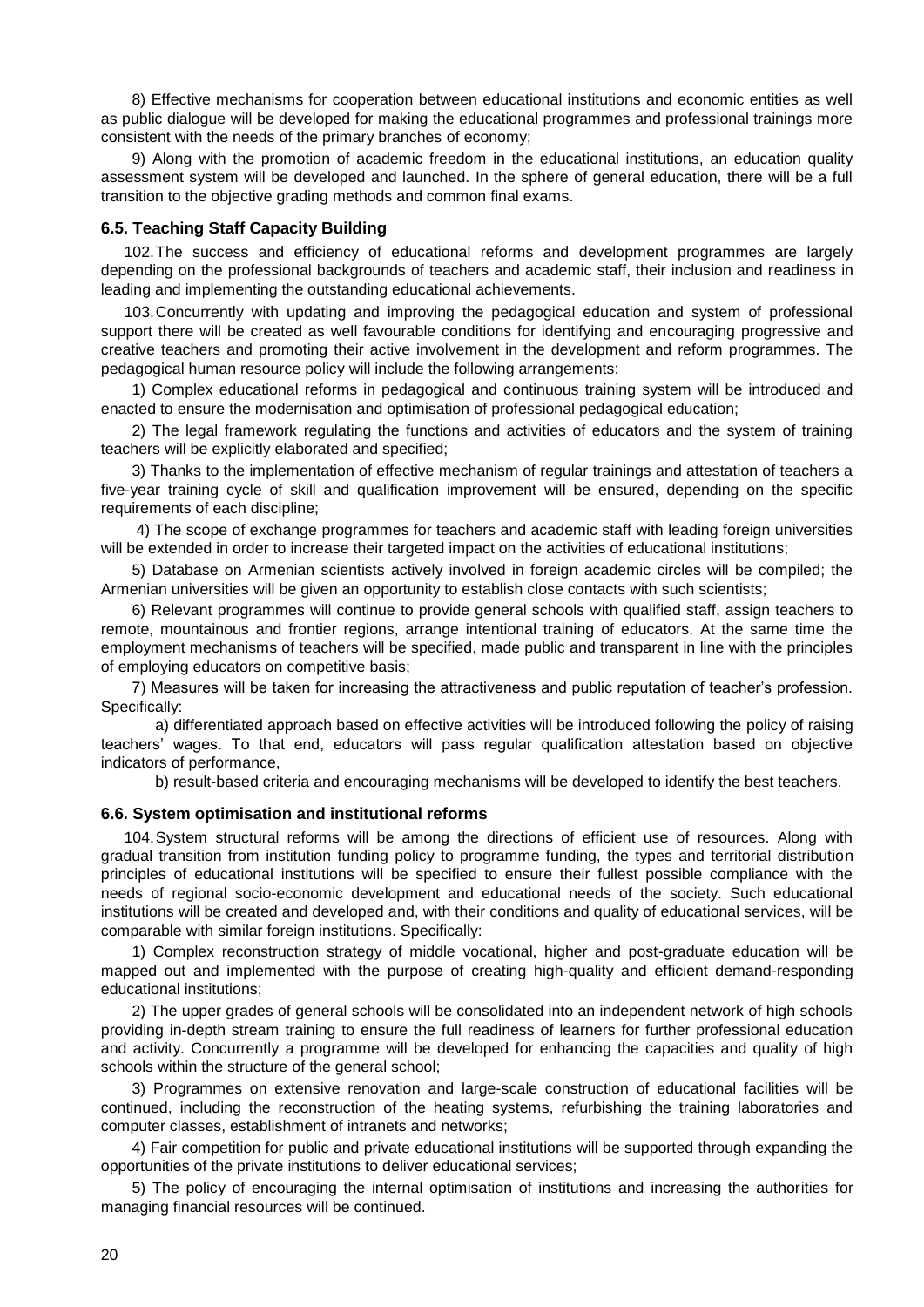## <span id="page-20-0"></span>**6.7. The increased participation in international networks**

105.The European integration policy of the Armenian educational system and participation in Bologna Process, which is considered to be a priority in higher education reforms, are still vital factors of encouraging the international cooperation and potential of active participation in networks. While pursuing this direction the state will concurrently support the raise of competitiveness and cooperation capacity building of individual citizens, groups and institutions both at regional and international levels. Students and higher education institutions will receive greater opportunities for targeted scholarships, grants and training to promote the exchange programmes and cooperation with the best foreign universities. The exchange practices between the Armenian and foreign general schools will also be supported.

106.The Diaspora is one of the essential resources for developing Armenia's education system and establishing international relations. Scientific and educational relations with the Diaspora will be strengthened and deepened. Internationally renowned individuals from Armenian Diaspora will receive opportunities to teach in Armenian educational institutions by involving them in the development programmes of the educational system. At the same time, educational institutions of the Diaspora will continue receiving support, promoting solutions to the tasks on preserving the Armenian national identity and developing intercultural dialogue.

107.The key activities in this field will cover the following directions:

1) Creation of a database of Armenian Diaspora professionals in order to ensure effective cooperation between professionals from the Diaspora and their counterparts in Armenia;

2) Active involvement in the Bologna Process;

3) Targeted participation in the activities and programmes of professional structures from the EU, CE, CIS, UN and other international organisations along with an enhanced interuniversity cooperation with the leading foreign educational institutions in bilateral and multilateral formats;

4) Organisation of international educational conferences in Armenia and participations in such conferences hosted by other countries;

5) Technical assistance will be provided to higher education institutions and training programmes will be organised in order to raise awareness on EU-supported and other technical cooperation programmes in the area of higher education.

## <span id="page-20-1"></span>**7. KEY PROGRAMME DIRECTIONS OF THE EDUCATION DEVELOPMENT**

108.The key objectives of education development will be achieved through target programmes in line with strategic approaches and priorities which will become the logical continuation of currently pending programmes. The current programmes and reform strategies will be reviewed in line with key objectives and strategic directions.

## <span id="page-20-2"></span>**7.1. General Education**

109.Educational reforms and development programmes mostly cover the general education. Currently pending programmes are funded as from the state budget, as from other donor organisations. Such programmes mostly pertain to the general schools and the main general educational programmes and cover issues connected with the content, structural and management issues. Below are presented the key programme directions, *inter alia*, including the spheres of special education, preschool education and extracurricular education.

## **1) Introduction of 12-year education system**

a) Ensure the development of an academic curricula and publishing textbooks in line with new state standard of general education;

b) Develop mechanisms for monitoring and constant improvement of subject standards and programmes;

c) Introduce up-to-date multifactor forms and methods of assessing learners' knowledge, competences, skills and academic progress;

d) Improve the school graduation and universities' entrance unified examinations system;

e) Offer teacher trainings in line with recent trends.

## **2) Increase the use of information technologies**

a) Improve provision of general education institutions with computers and software packages;

b) Expand the Internet network of Armenian schools to cover all schools in the country;

c) Improve computer literacy and teaching quality of the "Computer Science" subject;

d) Increase the use of information and communication technologies as teaching and learning media in education;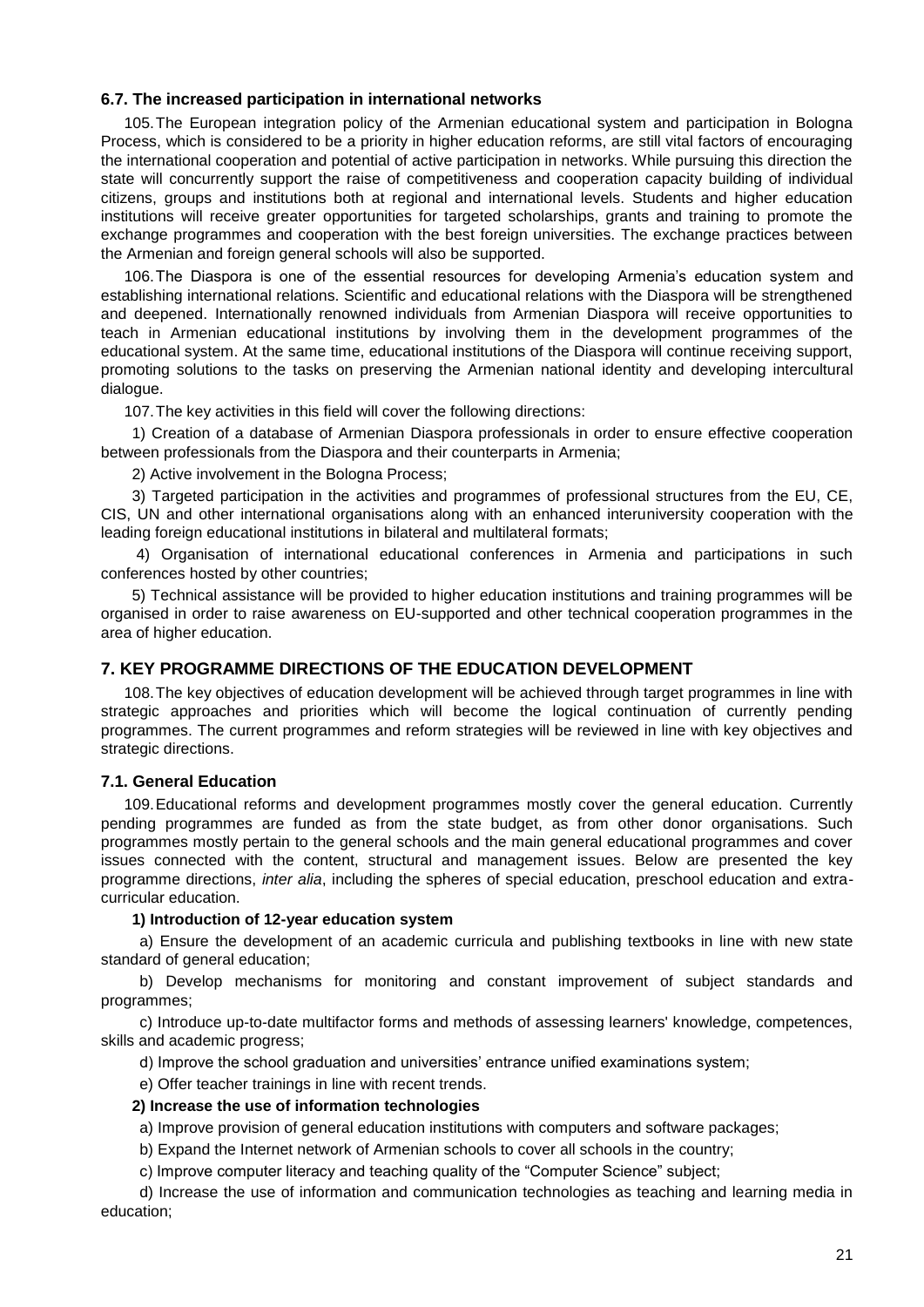e) Develop modern e-learning resources.

#### **3) Improve the network of high schools**

a) Coordinate the stream-training in line with the preferences of learners and prepare them for professional education;

b) Create modern libraries (resource centres) with necessary equipment, printed and electronic literature;

c) Build educational and methodological complexes for various high school stream trainings;

d) Raise the professional quality of high school teaching staff and introduce Master programmes for high school teachers at teacher training educational institutions.

#### **4) Enhance the quality, efficiency and reputation of pedagogical education**

a) Make the content of pedagogical education compliant with modern requirements of general education;

b) Direct the pedagogical scientific research towards boosting the efficiency of general education reforms;

c) Encourage and increase the cooperation among teacher training institutions and schools.

#### **5) Increase the rating of educators' occupation**

a) Develop and introduce result-based criteria and mechanisms of encouraging educators;

b) Encourage the development of professional associations of educators;

c) Publicise the best practices and achievements of educators.

#### **6) Provide schools with teaching staff**

a) Create a database of teaching staff and demand for teachers;

b) Improve systems of target (intentional) admissions to teacher training institutions and sending educators to mountainous and remote border zones.

## **7) Improve the system of educators' professional development**

a) Enhance the effectiveness of teacher training;

b) Encourage pedagogical innovations.

## **8) Encourage high achievements of pupils;**

a) Build favourable conditions for expression of students' (groups of students) abilities;

b) Ensure the participation of students and with exceptional abilities in international contests, competitions, tests, other events and programmes.

## **9) Build favourable environment for development of children with exceptional abilities**

a) Design concept on development of extracurricular and out-of-school education system;

b) Develop and introduce an efficient system of meeting the educational, esthetical, technical and sport preferences of students;

c) Introduce effective mechanisms for stimulating the creative, innovative and research activities of students, their teachers and schools.

## **10) Provide general schools with expanded education opportunities for children with special education needs**

a) Ensure effective coordination of inclusive education through the network of general schools;

b) Introduce a system of methodological and material support to schools offering education to children with special needs;

c) Foster the interaction and cooperation between schools and similar foreign schools and organisations;

d) review the legal framework regulating the general education from the point of view of providing a joint policy of inclusive education.

## **11) Set up an effective identification and inclusion system for children with special education needs**

a) Improve the standards, instruments and mechanisms for identifying children with special needs of education;

b) Improve registration of children dropping out of the educational system;

c) Enhance cooperation between the general schools and non-governmental organisations and the children's rights protection bodies.

## **12) Optimisation of the special schools**

a) Review types, subordination and regional distribution criteria of special schools;

b) Along with expanding the network of inclusive schools, reduce the number of special schools;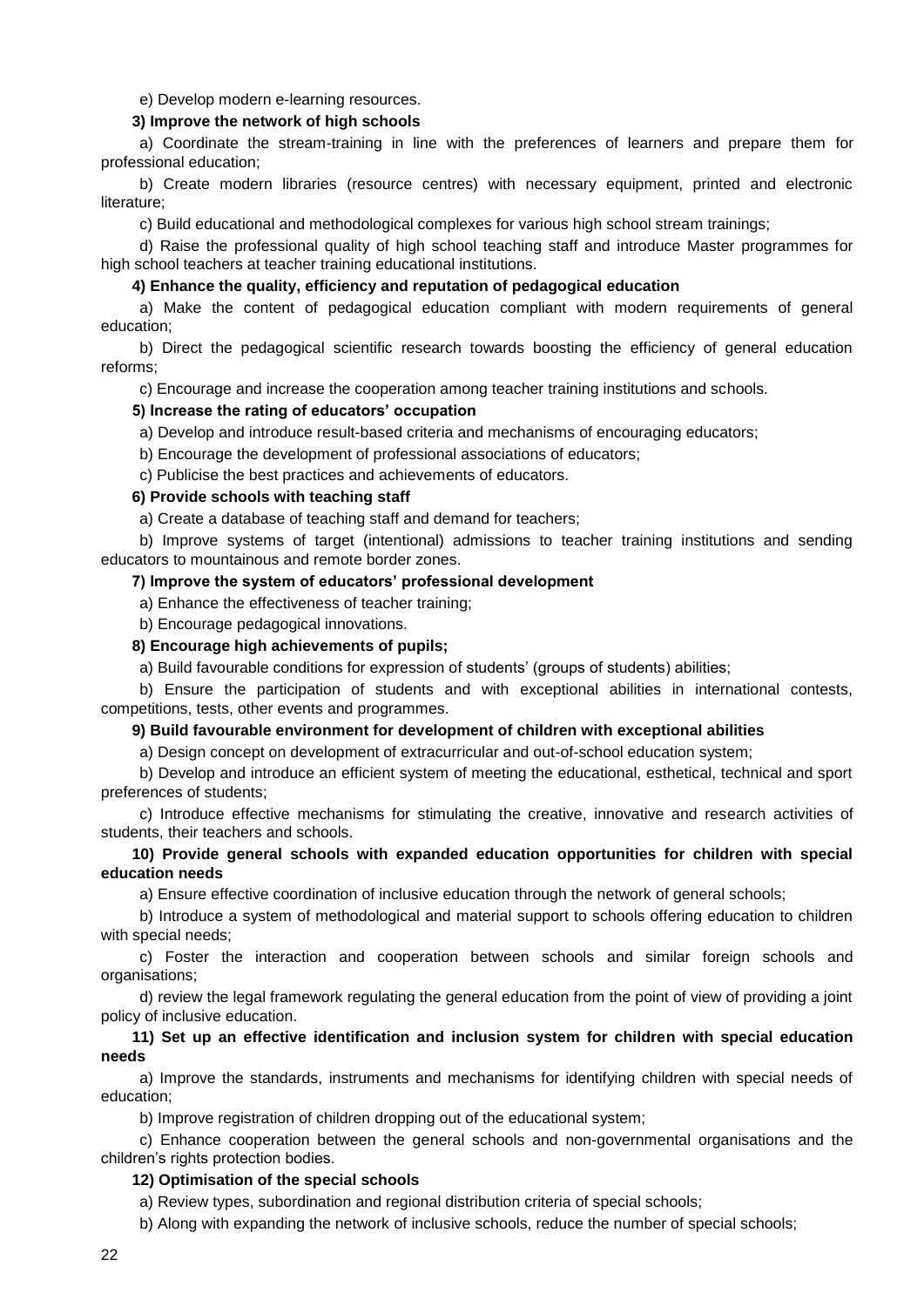c) in accordance with the special education branches provide each with one base or centre school with corresponding scientific and practical resource.

## **13) Ensure the quality and availability of preschool education**

a) Improve the legal framework and management system regulating the preschool education;

b) Ensure the participation of the preschool teaching staff in trainings, skill improvement and attestation programmes;

c) Improve programme-methodology and training-material base for delivering the preschool training services;

d) Increase children's enrolment rate in preschool services and access to such services, particularly for children from disadvantaged families.

## <span id="page-22-0"></span>**7.2. Professional Education**

110.Professional education will be given priority in further educational developments. The current reforms of higher education are mostly aimed at the implementation of principles of the Bologna process. Reforms in the primary and middle vocational education aimed at the integration with the European education area are already in process of implementation. While continuing the current programmes, a strategy of complex renewal of the professional education will be worked out to speed up the reforms and boost their efficiency.

## <span id="page-22-1"></span>*7.2.1. Development of primary and middle vocational education*

**1) Integration of primary and middle vocational educational system into the common European education area**

a) Promote the integration of vocational education and training institutions into the global educational systems;

b) Bring the VET qualifications system into compliance with the European Qualifications Framework;

c) Introduce a common credit accumulation and transfer system;

d) Raise the professional awareness of specialists on the best practices and achievements of other countries;

e) Join the Copenhagen Declaration and Process;

f) Promote networking of VET institutions.

## **2) Ensuring effectiveness and efficiency of the VET system**

a) Build an efficient system of professional orientation and counselling;

b) Encourage social partnership and dialogue;

c) Build an effective network of VET institutions;

d) Based on economy priorities of the Republic of Armenia, determine priorities of primary and middle vocational education professions and introduce an effective system of identification of demand for professionals;

e) Improve the training-material base of VET institutions;

f) Improve accountability and transparency of institutions' activities.

## <span id="page-22-2"></span>*7.2.2. Higher and Postgraduate Education*

1) Introduce a National Qualifications Framework in line with European Qualifications Framework;

- 2) Set up a national quality assurance system; build, strengthen and enhance its capacities;
- 3) Create and introduce an effective and stable system of higher education funding;
- 4) Provide recognition and comparability of higher education graduation certificates (diplomas);
- 5) Promote students mobility and attractiveness of Armenian educational system;

6) Foster interaction between higher education institutions and employers (labour market), promote learners' professional guidance and solution of employment issues.

## <span id="page-22-3"></span>*7.2.3. Lifelong learning opportunities*

- 1) Ensure education continuity;
- 2) Improve the legislation regulating adult education.

## <span id="page-22-4"></span>**7.3. Improvement of the Management and Governance**

1) Create a team leading the reforms and implement trainings in project management, financial analysis, fund-raising and donor coordination;

- 2) Develop plan and mechanisms for the Programme monitoring;
- 3) Improve and complete the education management information system;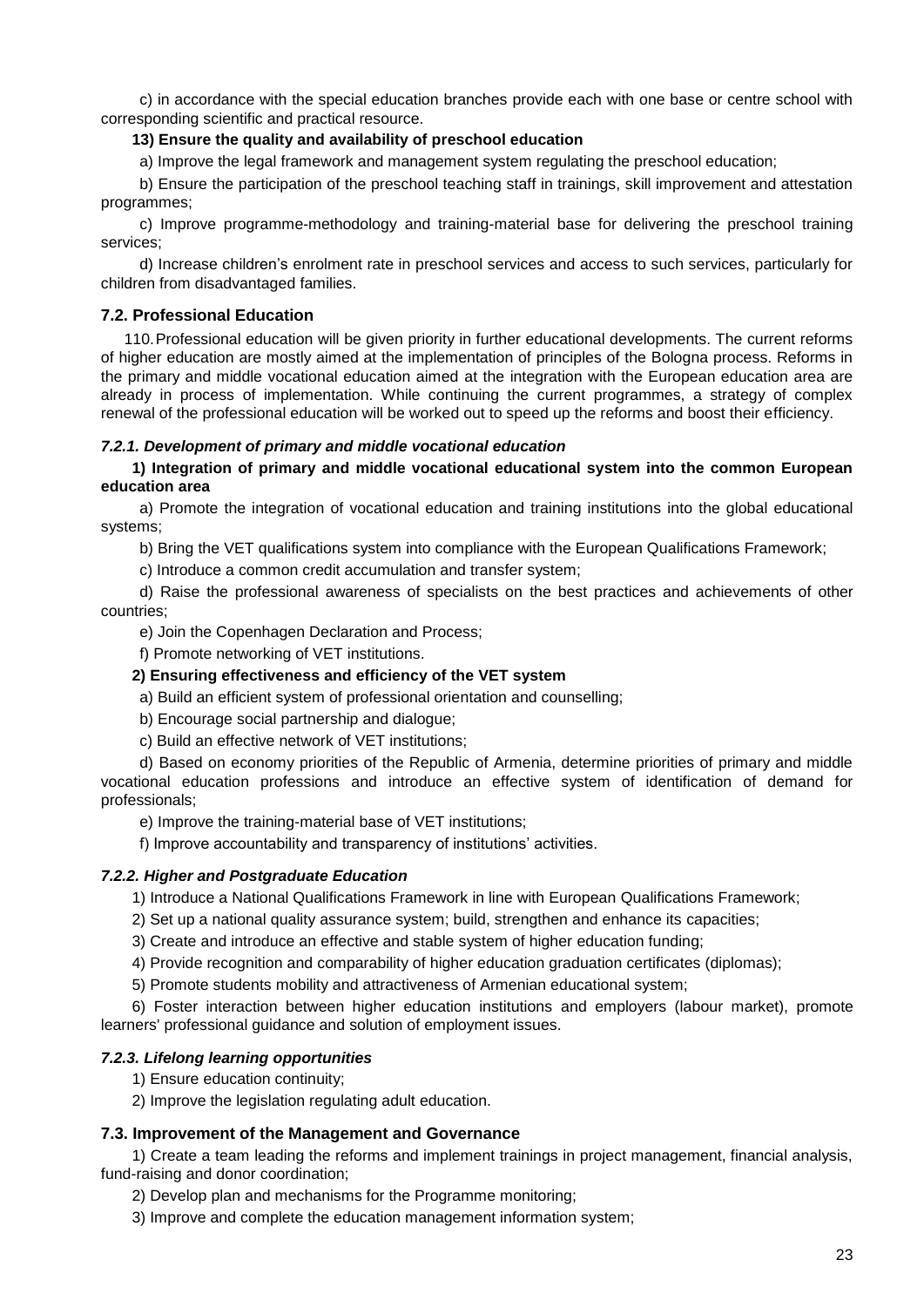4) Ensure the operationalisation of a consulting body formed with the representatives of stakeholder ministries, business and civil sector and main donor organisations;

5) Produce regular annual public reports on education progress and problems.

## <span id="page-23-0"></span>**8. PROGRAMME IMPLEMENTATION, MONITORING AND EVALUATION**

111.The Ministry of Education and Science of the Republic of Armenia will be responsible for the Programme implementation and coordination.

112.The Programme will be carried out through individual targeted projects which will be reflected in the medium-term expenditure frameworks and the state budget. Sub-programmes will be developed and implemented in cooperation with national, international and non-governmental organisations. The targeted programmes list will include as well the projects carried out by international and non-governmental organisations in line with the goals and objectives of the Programme.

113.The Ministry will set up and introduce an information system on targeted programmes which will reflect comprehensive data on programmes and projects implemented by national, international and nongovernmental organisations.

114.The overall monitoring and evaluation of the Programme will be based on the predetermined outcome indicators within the "base year to reporting year" comparison (see Table 5). At the same time, in 2011 the comprehensive system of education indicators will be developed and approved; their methodology and the classification of educational programmes will be harmonised with the international standards.

115.From the perspective of the Programme effective monitoring and evaluation system, the key issue lies in defining data collection mechanisms. The NSS official publications, including IHLCS results and Education Management Information System will be the key sources of data. The results of inspection and license checking in educational institutions will be used as well. If necessary, relevant research will be done with involvement of international and non-governmental organisations.

116.Education development monitoring indicators will be collected and analysed by gender and regions (marzes). Annual reports on Programme monitoring indicators will be published, and Programme evaluation will cover 2 stages: intermediate (2013) and final (2015).

| N <sub>2</sub>          | <b>Indicator</b>                                                                                                 | <b>Interrelation</b><br>with other<br>programmes        | <b>Baseline</b>                              | <b>Midterm</b><br>objectives                      | <b>Programme</b><br>objectives                 | <b>Sources</b>                                           |
|-------------------------|------------------------------------------------------------------------------------------------------------------|---------------------------------------------------------|----------------------------------------------|---------------------------------------------------|------------------------------------------------|----------------------------------------------------------|
| $\overline{1}$          | Gross enrolment rate in<br>preschool education (%)                                                               | EFA <sub>1</sub>                                        | 24.3%<br>(2009)                              | 5%<br>growth                                      | 50%                                            | Official<br>publications of<br><b>RANSS</b>              |
| $\overline{2}$          | Net enrolment rate of 5-<br>year-old children in<br>preschool education (%)                                      | EFA <sub>1</sub>                                        | 60%<br>(approximate<br>estimation<br>2008)   | 75%                                               | 90%                                            | Official<br>publications of<br>RA NSS, RA<br><b>MoES</b> |
| 3                       | New preschool educational<br>institutions                                                                        | EFA <sub>1</sub>                                        | 35<br>(2010)                                 | 120                                               | 180                                            | <b>RA MoES</b>                                           |
| $\overline{\mathbf{4}}$ | Gross enrolment rate in<br>basic school (%)                                                                      | <b>MDG 2.3.12</b><br><b>GCI 5.01</b>                    | 93.5%<br>(2008)                              | 96%                                               | 99%                                            | Official<br>publications of<br>RA NSS, RA<br><b>MoES</b> |
| 5                       | Gross enrolment rate in<br>high school including<br>primary and middle<br>vocational education<br>programmes (%) | PT 2.3.13<br><b>GCI 5.01</b>                            | 85.9%<br>(approximate<br>estimation<br>2008) | 89%                                               | 95%                                            | Official<br>publications of<br>RA NSS, RA<br><b>MoES</b> |
| 6                       | Schools involved in<br>inclusive education system                                                                | EFA <sub>2</sub>                                        | 65<br>(2010)                                 | 90                                                | 110                                            | <b>RA MoES</b>                                           |
| $\overline{7}$          | Gross enrolment rate in<br>middle vocational<br>institutions (per 10,000<br>population)                          | <b>EFA 3, 4</b><br><b>GCI 5.02</b><br><b>MDG 2.3.16</b> | 92,3<br>(2010)                               | 3% growth as<br>compared<br>with the base<br>year | 10% raise as<br>compared with<br>the base year | Official<br>publications of<br>RA NSS, RA<br><b>MoES</b> |
| 8                       | Enrolment rate in higher<br>and postgraduate<br>education institutions (per<br>10,000 population)                | <b>EFA 3, 4</b><br><b>GCI 5.02</b><br><b>MDG 2.3.16</b> | 352.8<br>(2010)                              | 5% growth as<br>compared<br>with the base<br>year | 10% raise as<br>compared with<br>the base year | Official<br>publications of<br>RA NSS, RA<br><b>MoES</b> |

## **Table 5. System of Programme Monitoring Indicators**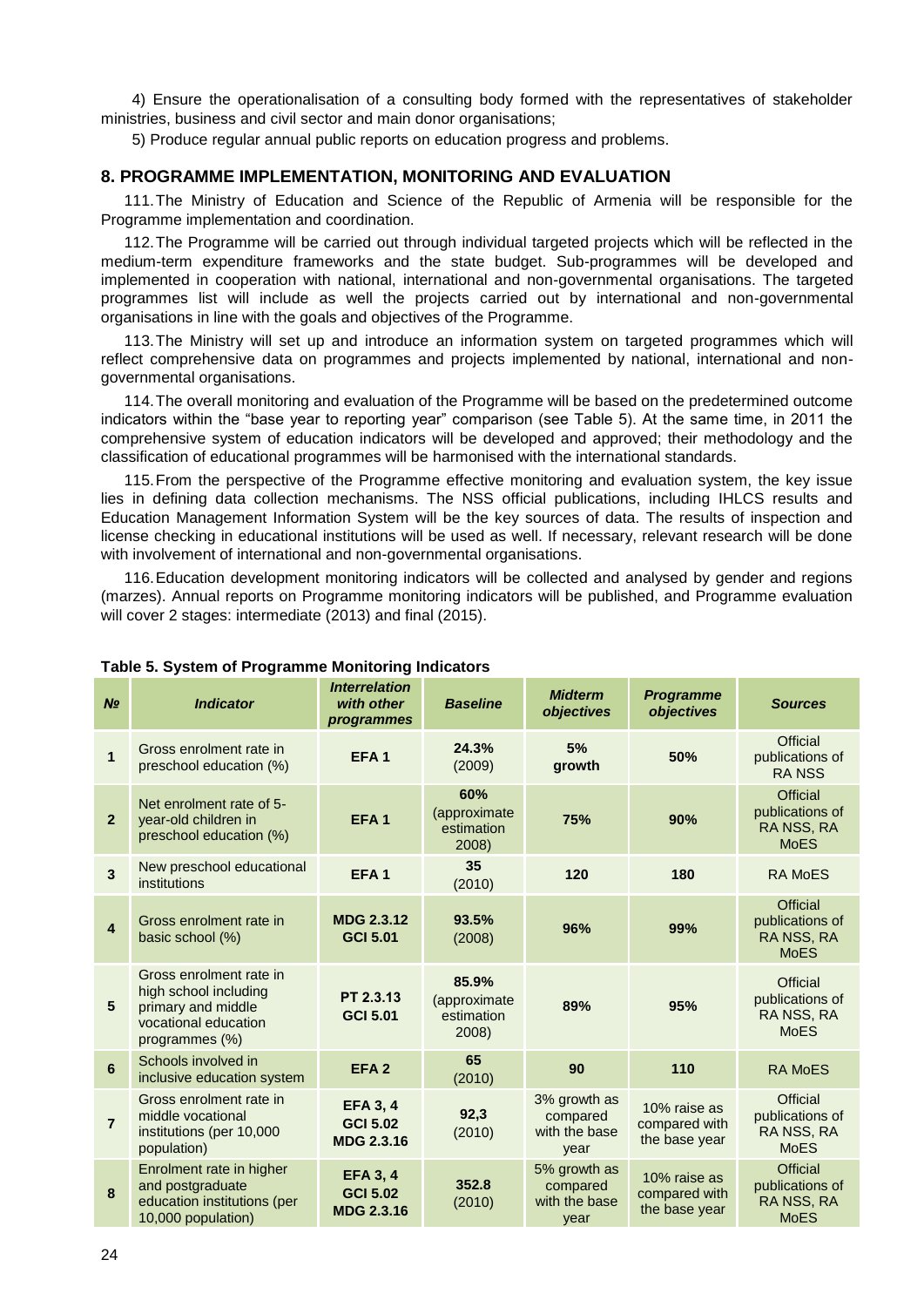| $\boldsymbol{9}$ | Gini coefficient for<br>enrolment, including:                                                                                                                                  | <b>MDG 2.3.16</b>                    | 2011<br><b>Basic</b><br>research |                                                     |                                                      | <b>RA MoES</b>                                 |
|------------------|--------------------------------------------------------------------------------------------------------------------------------------------------------------------------------|--------------------------------------|----------------------------------|-----------------------------------------------------|------------------------------------------------------|------------------------------------------------|
| 9.1              | Preschool education                                                                                                                                                            |                                      |                                  | 5% decrease<br>as compared<br>with the base<br>year | 15% decrease<br>as compared<br>with the base<br>year |                                                |
| 9.2              | <b>High school</b>                                                                                                                                                             |                                      |                                  | 5% decrease<br>as compared<br>with the base<br>year | 12% decrease<br>as compared<br>with the base<br>year |                                                |
| 9.3              | <b>Universities</b>                                                                                                                                                            |                                      |                                  | 5% decrease<br>as compared<br>with the base<br>year | 10% decrease<br>as compared<br>with the base<br>year |                                                |
| 10               | Student/computer ratio in<br>public secondary schools,<br>per 1,000 students                                                                                                   | <b>GCI 5.06</b>                      | 30.2<br>(2010)                   | 40                                                  | 50                                                   | <b>RA MoES</b>                                 |
| 11               | Percentage of general<br>schools with access to<br>Internet,%                                                                                                                  | <b>GCI 5.06</b>                      | 60.4%<br>(2010)                  | 76.2%                                               | 100%                                                 | <b>RA MoES</b>                                 |
| 12               | Basic school graduates<br>with good grades, %                                                                                                                                  | EFA <sub>2</sub><br>EFA <sub>6</sub> | 92.3%<br>(2010)                  | 95.5%                                               | 99%                                                  | <b>RA MoES</b>                                 |
| 13               | Secondary school<br>graduates with good<br>grades,%                                                                                                                            | EFA <sub>2</sub><br>EFA <sub>6</sub> | 96.8%<br>(2010)                  | 98%                                                 | 99%                                                  | <b>RA MoES</b>                                 |
| 14               | Average knowledge<br>assessment results among<br>students of 4 <sup>th</sup> and 8 <sup>th</sup><br>grades in Mathematics and<br><b>Natural Sciences in line</b><br>with TIMSS | <b>GCI 5.04</b><br><b>MDG 2.3.15</b> | 2011<br>Base year                |                                                     | 8% growth                                            | <b>TIMSS reports</b>                           |
| 15               | <b>Teachers of general</b><br>schools who have passed<br>quality attestation, %                                                                                                | EFA <sub>6</sub><br><b>GCI 4.09</b>  | $\mathbf{0}$<br>(2010)           | 55%                                                 | 95%                                                  | <b>RA MoES</b>                                 |
| 16               | Satisfaction rate among<br>parents and employers by<br>educational services,<br>including:                                                                                     |                                      |                                  |                                                     |                                                      | <b>The Global</b><br>Competitiveness<br>Report |
| 16.1             | Satisfaction rate among<br>parents by primary<br>education                                                                                                                     | EFA <sub>2</sub><br><b>GCI 4.09</b>  | 3.3<br>(2009)                    | 3.7                                                 | 4.1                                                  |                                                |
| 16.2             | Satisfaction rate among<br>employers by<br>professional education                                                                                                              | <b>GCI 5.03</b>                      | 3.0<br>(2009)                    | 3.4                                                 | 3.8                                                  |                                                |
| 17               | Accredited professional<br>education institutions,<br>including:                                                                                                               | <b>GCI - 5.03</b>                    |                                  |                                                     |                                                      | <b>RA MoES</b>                                 |
| 17.1             | <b>Universities</b>                                                                                                                                                            |                                      | $\pmb{0}$<br>(2010)              | $5\phantom{1}$                                      | 10                                                   |                                                |
| 17.2             | <b>MVEIs</b>                                                                                                                                                                   |                                      | $\bf{0}$<br>(2010)               | ${\bf 5}$                                           | 10                                                   |                                                |